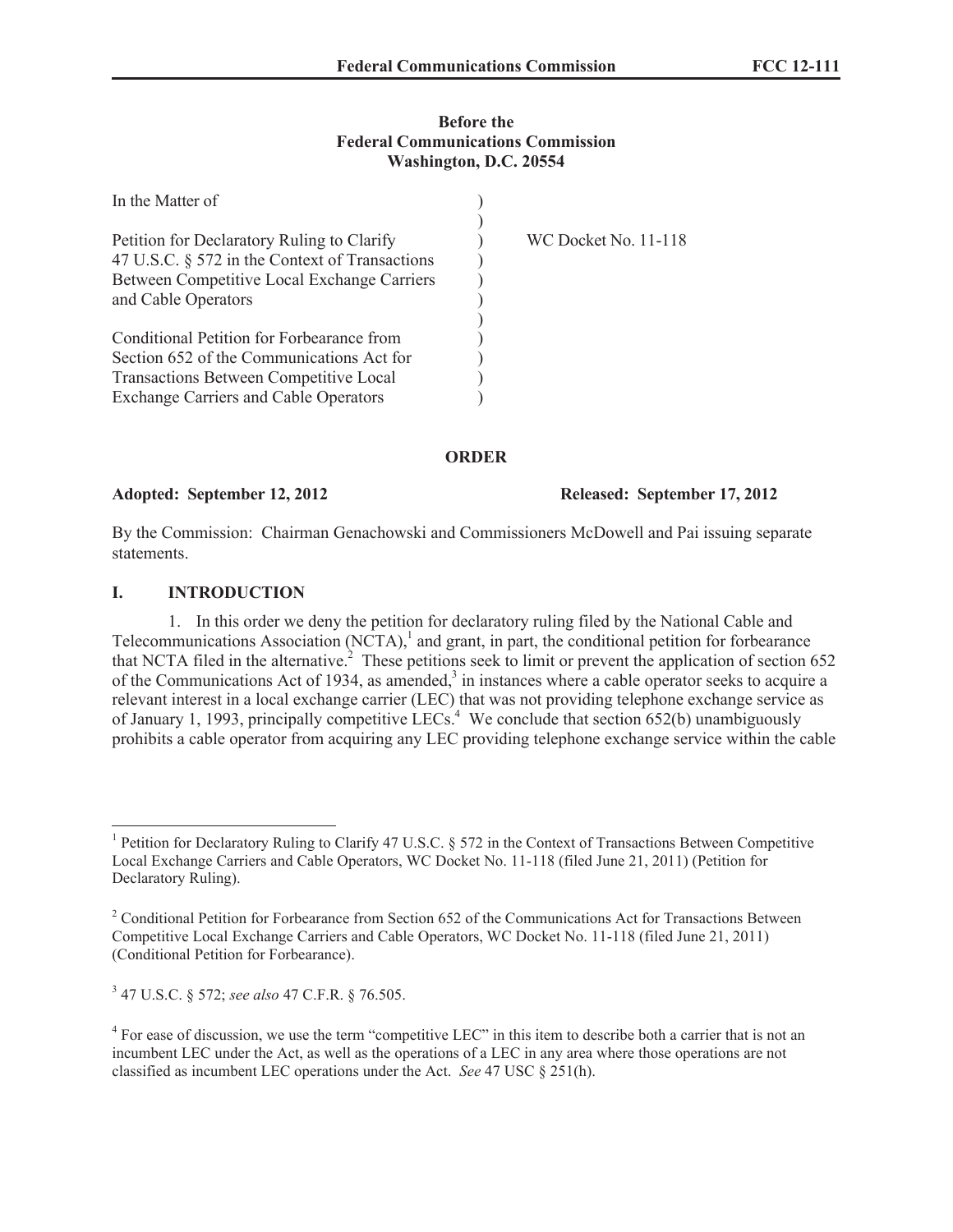operator's franchise area, absent an applicable statutory exception or waiver granted pursuant to the statute.<sup>5</sup> We therefore deny NCTA's Petition for Declaratory Ruling.

2. Nevertheless, based on our review of the record and relevant statutory provisions, we conclude that NCTA has demonstrated that the statutory criteria for forbearance are satisfied and justify granting, in part, its Petition for Forbearance. Specifically, we forbear from applying section 652(b) to acquisitions of competitive LECs. By granting limited forbearance from section 652(b), we harmonize the rules that apply to transactions between competitive LECs and cable operators regardless of which entity acquires the other. Section 652(a) generally permits competitive LECs to acquire a cable operator, and section 652(c) generally permits competitive LECs and cable operators to enter joint ventures. However, the literal language of section 652(b) generally prohibits a cable operator from acquiring a competitive LEC, even though there is evidence suggesting that Congress did not intend this result. The competitive effect of mergers between a competitive LEC and a cable operator will be similar, irrespective of which of the merging parties initiates the purchase of the other, and the result of our forbearance grant will be that such transactions will be treated similarly under section  $652<sup>6</sup>$ 

3. In addition, mergers between cable operators and competitive LECs, both of which usually are non-dominant providers of telecommunications services, potentially serve many pro-competitive goals and appear consistent with the purpose and history of section 652. Streamlining the regulatory approval process for such transactions—without eliminating the important safeguards of the Commission's review of such mergers—can enhance facilities-based competition and spur technological innovation and investment that will benefit consumers.

4. Because we grant NCTA's request for limited forbearance from section 652(b), we reject other relief it sought in the alternative. We dismiss as moot NCTA's conditional petition for forbearance from the section 652(d)(6)(B) requirement that the relevant local franchising authorities (LFAs) approve of a Commission waiver of section 652(b),<sup>7</sup> and dismiss as moot its alternative request to establish standards to govern LFA review of Commission waivers of the prohibitions of section 652.<sup>8</sup>

7 *See* NCTA Petition for Forbearance at 5–6.

<sup>8</sup> Petition for Declaratory Ruling at 4 ("NCTA requests that the Commission establish substantive standards and time limits to facilitate expeditious consideration of waiver requests, including standards that apply to LFAs.").

 $5$  47 U.S.C. § 572(d).

 $6$  47 U.S.C. § 160(a). The Commission has not previously determined whether section 652(b) prohibits a cable operator from acquiring a competitive LEC. At petitioners' requests, the Commission to date has processed each request for a waiver of section 652(b) on the assumption that the provision applied to the relevant transaction. *See Applications Filed for the Acquisition of Certain Assets of CIMCO Communications, Inc. by Comcast Phone LLC, Comcast Phone of Michigan, LLC and Comcast Business Communications, LLC*, WC Docket No. 09-183, Memorandum Opinion and Order and Order on Reconsideration, 25 FCC Rcd 3401, 3407, para. 13 n.34 (2010) (*Comcast/CIMCO Order*) ("Applicants request that the Commission 'process their application on the basis of their waiver request, and assume that section 652(b) applies to this transaction without deciding whether, in the context of a cable operator's acquisition of a CLEC, section 652(b) applies to competitive local exchange carriers (LECs) that were not providing telephone exchange service as of January 1, 1993.'"); *see also Applications Filed for the Transfer of Control of FiberNet from One Communications Corp. to NTELOS Inc.*, WC Docket No. 10-158, Public Notice, 25 FCC Rcd 13179, 13185 (WCB 2010) (*NTELOS/FiberNet Notice*) (similar); *Applications Filed for the Transfer of Control of FiberNet from One Communications Corp. to NTELOS Inc*., WC Docket No. 10-158, Public Notice, 25 FCC Rcd 16304 (WCB 2010) (*FiberNET/NTELOS Second Notice*) (similar); *Applications Filed for the Transfer of Control of Insight Communications Company, Inc. to Time Warner Cable Inc.*, WC Docket No. 11-148, Public Notice, 26 FCC Rcd 13372 (WCB 2011) (*Insight/Time Warner Notice*) (similar).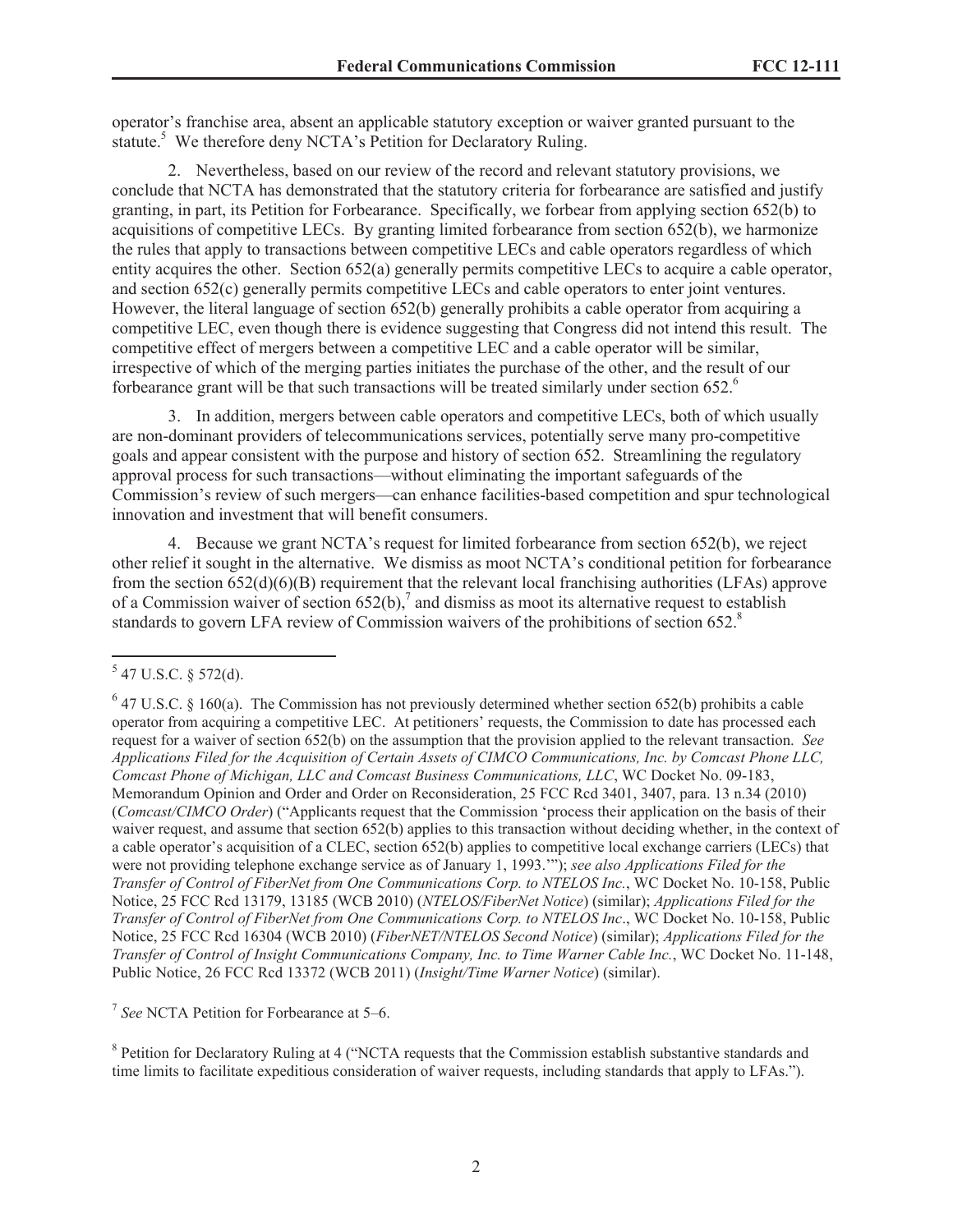#### **II. BACKGROUND**

5. With the Telecommunications Act of 1996, Congress sought to encourage facilities-based competition by facilitating the competitive entry of LECs and cable operators into each other's markets.<sup>9</sup> While the Act allows cable operators to construct telecommunications networks and allows LECs to construct cable systems, section 652 prohibits buyouts and certain other transactions between cable operators and LECs, subject to certain exceptions.<sup>10</sup> The Commission may waive this prohibition if certain criteria are satisfied, and if the relevant local franchising authorities approve of the Commission's waiver.<sup>11</sup> As the Commission previously has described, this "overall statutory scheme contemplates" vigorous competition between LECs and cable operators, with appropriate safeguards to avoid elimination of potential sources of competition. $1^{12}$ 

6. *Acquisitions by LECs*. Section 652(a) states that "no local exchange carrier," or its affiliates, may acquire "more than a 10 percent financial interest, or any management interest, in any cable operator providing cable service within the local exchange carrier's telephone service area."<sup>13</sup> Section 652(e) defines "telephone service area" in relevant part as "the area within which such carrier provided telephone exchange service as of January 1, 1993."<sup>14</sup> Accordingly, section 652(a) only applies to acquisitions by LECs that were providing telephone exchange service as of January 1, 1993 in the relevant overlap areas. This definition effectively excludes acquisitions by most or all competitive LECs, as they were not providing such service by that date.<sup>15</sup>

 $10$  47 U.S.C. § 572.

 $11$  47 U.S.C. § 572(d)(6).

<sup>12</sup> See LMD and Fixed Satellite Services Report and Order and NPRM, 11 FCC Rcd at 19052, para. 119 (1996); *Amending Parts 1, 2, 21, and 25 of the Commission's Rules to Redesignate the 27.5-29.5 GHz Frequency Band, to Establish Rules and Policies for Local Multipoint Distribution Services and for Fixed Satellite Services*, First Report and Order and Fourth Notice of Proposed Rulemaking, CC Docket No. 92-297, 11 FCC Rcd 19005, 19052, para. 119 (1996) (stating that "[t]he 1996 Act contains a number of provisions designed to facilitate the entry of LECs and cable operators into each others' markets").

 $13$  47 U.S.C. § 572(a).

 $14$  47 U.S.C. § 572(e).

<sup>&</sup>lt;sup>9</sup> Prior to 1996, the Communications Act generally prohibited a common carrier from providing video programming directly to subscribers in its telephone service area. *See, e.g.*, 47 U.S.C. § 613(b) (June 19, 1934, c. 652, Title VII, § 713, as added Feb. 8, 1996, Pub. L. 104-104, Title III, § 305, 110 Stat. 126). At the time, many LFAs also restricted cable operators from providing telecommunications services. The 1996 Act fundamentally changed the statutory framework for LEC entry into markets for the delivery of video programming by repealing the telephonecable cross-ownership restriction. *See* 1996 Act, § 302(b)(1) (eliminating the cable-telephone cross-ownership ban). The 1996 Act also amended the Communications Act to prohibit LFAs from imposing requirements that have the purpose or effect of prohibiting, limiting, restricting, or conditioning the provision of a telecommunications service by a cable operator or by its affiliates. *See* 1996 Act, § 303, codified at 47 U.S.C. § 541(b)(3)(B).

<sup>15</sup> *See infra* note 111; *see also Applications for Consent to the Transfer of Control of Licenses and Section 214 Authorizations from Tele-Communications, Inc., Transferor to AT&T Corp., Transferee*, Memorandum Opinion and Order, CS Docket No. 98-178, 14 FCC Rcd 3160, 3223–24, paras. 133–36 (1999) (concluding in relevant part that section 652(a) did not prevent AT&T from buying a cable operator in the service territory of one of AT&T's competitive LEC affiliates because that affiliate was not providing "telephone exchange service" as of January 1, (continued….)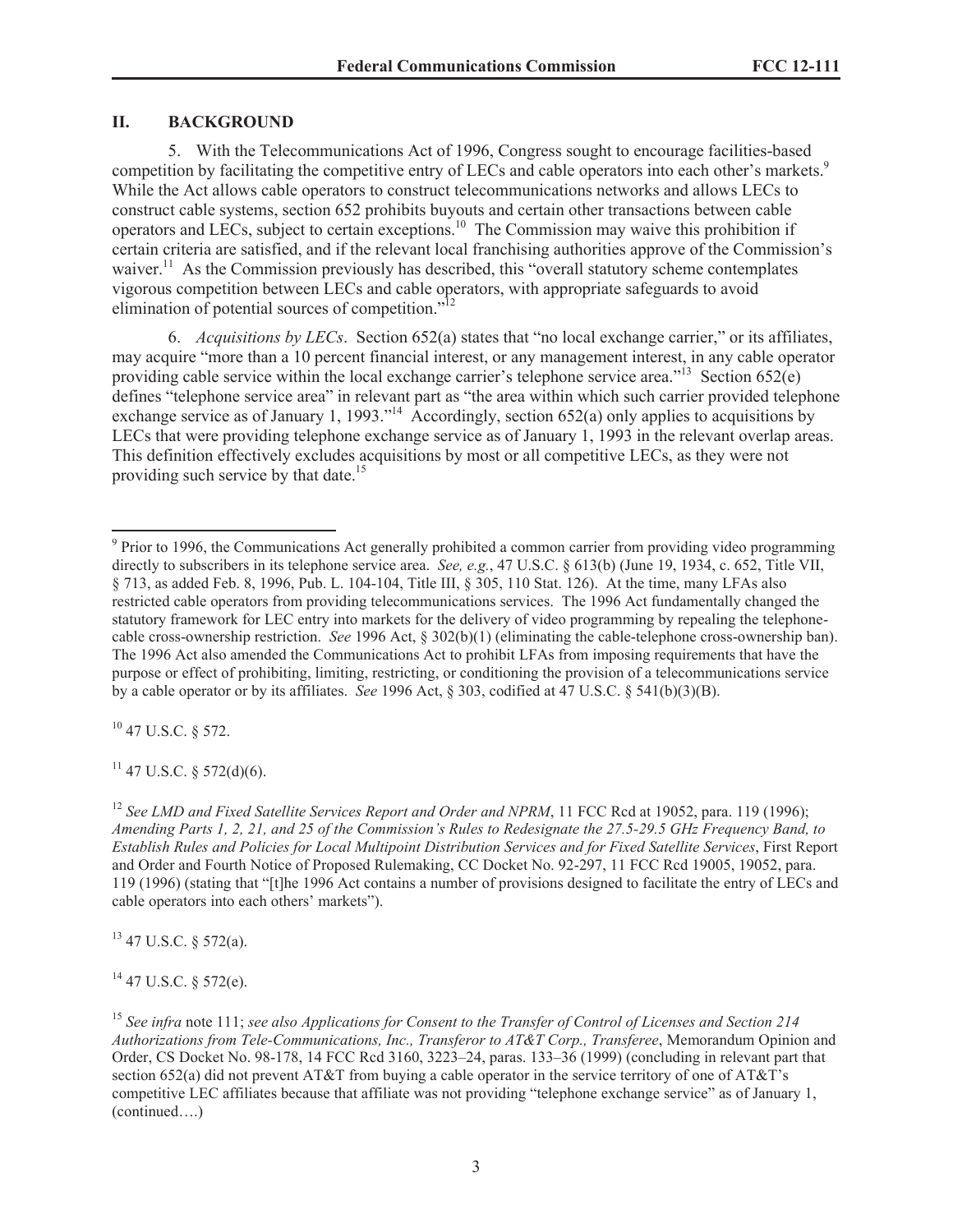7. *Acquisitions by Cable Operators*. Section 652(b) provides that "[n]o cable operator or affiliate of a cable operator" may acquire more than a 10 percent financial interest, or any management interest, "in any local exchange carrier" that is "providing telephone exchange service within such cable operator's franchise area."<sup>16</sup> Unlike section  $652(a)$ , section  $652(b)$  does not refer to a LEC's "telephone" service area<sup>"17</sup> and therefore does not exclude acquisitions of competitive LECs.

8. *Joint Ventures*. Section 652(c) prohibits cable operators and LECs from entering into joint ventures or partnerships to provide video programming or telecommunications services in markets where their cable franchise area(s) and telephone service area(s), respectively, overlap.<sup>18</sup> This restriction on joint ventures and partnerships contains the term "telephone service area" and thus generally does not apply to competitive LECs.

9. *Exceptions and Waivers*. Section 652(d) provides certain exceptions to sections 652(a)–(c), including exceptions for rural systems, joint use of facilities, acquisitions in competitive markets, exempt cable systems, and small cable systems in nonurban areas.<sup>19</sup> In addition, section  $652(d)(6)$  authorizes the Commission to waive section 652(b) if, in relevant part: (1) "the anticompetitive effects of the proposed transaction are clearly outweighed in the public interest by the probable effect of the transaction in meeting the convenience and needs of the community to be served" and (2) the relevant local franchising authorities approve of such waiver.<sup>20</sup> In 2010, in the *Comcast/CIMCO* proceeding,<sup>21</sup> the Commission established a process for an LFA to express its approval or disapproval of the Commission's possible waiver of section  $652(b)$ <sup>22</sup>

 $16$  47 U.S.C. § 572(b).

 $17$  47 U.S.C. § 572(e).

<sup>18</sup> 47 U.S.C. § 572(c) (stating that "a local exchange carrier and a cable operator whose telephone service area and cable franchise area, respectively, are in the same market may not enter into any joint venture or partnership to provide video programming directly to subscribers or to provide telecommunications services within such market")*.*

<sup>19</sup> 47 U.S.C. § 572(d)(1)–(5). For each exception, the statute specifies which cross-ownership restriction or restrictions are affected.

<sup>20</sup> 47 U.S.C. § 572(d)(6)(A)(iii), (d)(6)(B). The statute also authorizes the Commission to waive the restrictions in section 652(a)–(c) in certain other circumstances that are not at issue in this proceeding. *See* 47 U.S.C.  $§ 572(d)(6)(A)(i), (d)(6)(A)(ii).$ 

<sup>21</sup> *See Applications Filed for the Acquisition of Certain Assets of CIMCO Communications, Inc. by Comcast Phone LLC, Comcast Phone of Michigan, LLC and Comcast Business Communications, LLC*, WC Docket No. 09-183, Public Notice, 24 FCC Rcd 14815 (Dec. 1, 2009) (*Comcast/CIMCO Notice*); *Comcast/CIMCO Order*, 25 FCC Rcd at 3404, para. 15.

<sup>22</sup> *See Comcast/CIMCO Order*, 25 FCC Rcd at 3407–09, paras. 14–20.

<sup>(</sup>Continued from previous page)

<sup>1993</sup> in the overlap areas, and thus the affiliate did not have a "telephone service area" within the meaning of the statute).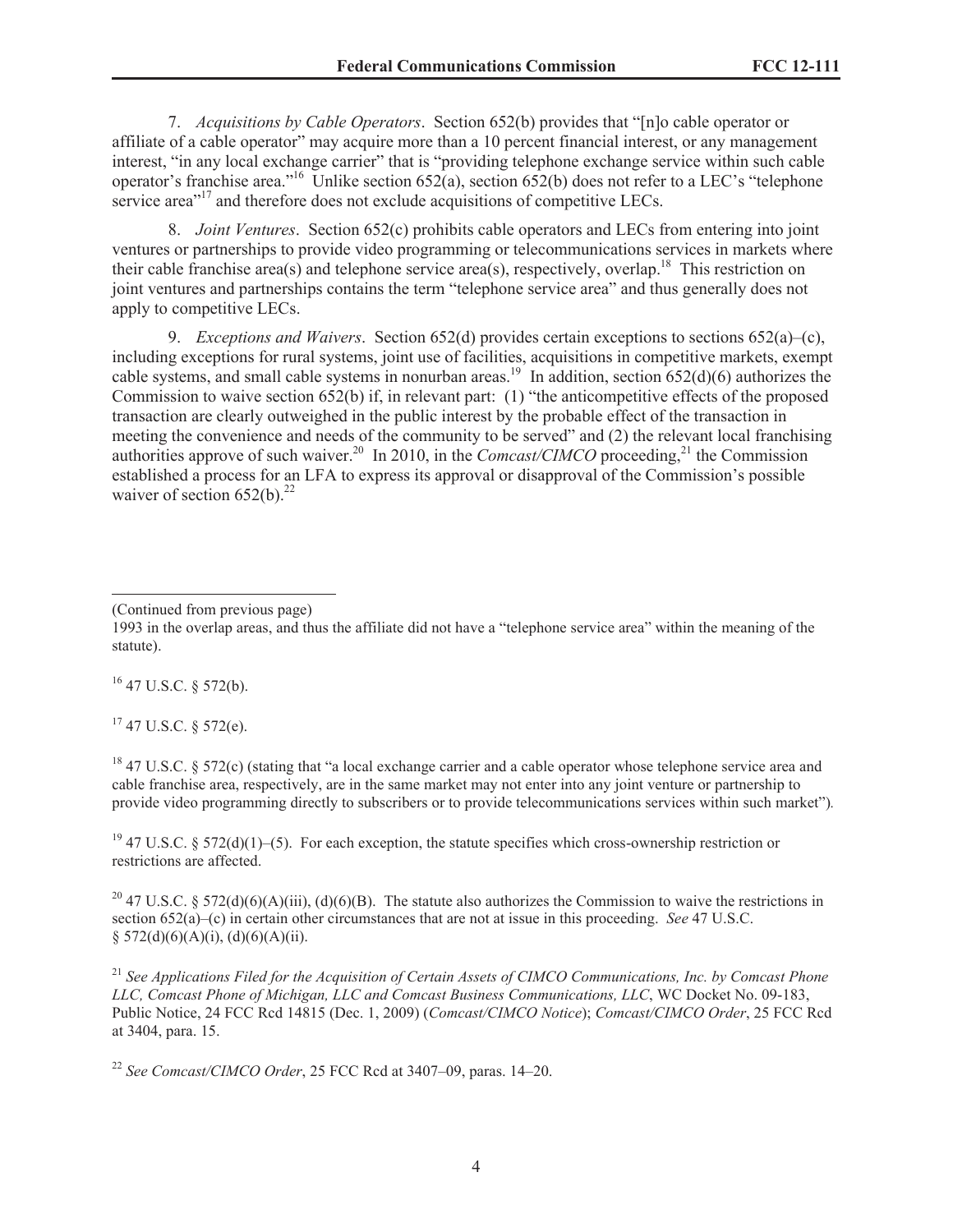# **III. DISCUSSION**

# **A. Petition for Declaratory Ruling**

# **1. NCTA's Interpretation of Section 652(b)**

10. On June 21, 2011, NCTA filed a petition for declaratory ruling that requests the Commission clarify that section 652 of the Communications Act does not apply to transactions between cable operators and competitive LECs that were not providing telephone exchange services as of January 1, 1993.<sup>23</sup> NCTA argues that Congress intended this provision only to prohibit consolidation between incumbent LECs and incumbent cable operators in overlapping territories.<sup>24</sup>

11. *Text and Structure of the Statute.* NCTA claims that interpreting section 652 to prohibit a cable operator from acquiring a competitive LEC is "at odds" with the structure of section  $652<sup>25</sup>$  As NCTA states, sections  $652(a)$  and (c) only apply to acquisitions or joint ventures where a LEC's "telephone service area" overlaps with a cable operator's franchise area.<sup>26</sup> Because "telephone service" area" describes "the area within which such carrier provided telephone exchange service as of January 1, 1993,"<sup>27</sup> and competitive LECs did not provide telephone exchange services at that time, NCTA contends that sections  $652(a)$  and (c) therefore do not apply to competitive LECs.<sup>28</sup>

12. NCTA asserts that this statutory structure gives the Commission reason to interpret section 652(b) to be similarly limited in scope. In other words, NCTA argues that the Commission should interpret section 652(b) as not encompassing cable company acquisitions of competitive LECs. Although section 652(b) does not make reference to a LEC's "telephone service area" and the date restriction contained within it, NCTA asserts that "the best reading of Section 652(b) is that it is simply the mirror image of Section 652(a), targeted at the same class of transactions flowing in reverse."<sup>29</sup> NCTA argues that if section 652(b) is interpreted to limit cable operators from acquiring competitive LECs, "such a rule would lead to absurd results, because it would permit a CLEC to acquire a cable operator without any special burden, but subject the same cable operator's acquisition of the same CLEC to a presumption of illegality."<sup>30</sup>

13. *Legislative History.* NCTA argues that the legislative history and past Commission orders indicate that section 652 is concerned only with preserving two wires to the home. Consequently, NCTA argues, section 652 should be interpreted not to apply to transactions involving competitive LECs because "competitive LECs seldom control 'last mile' facilities to a customer's home or office and where they do,

<sup>24</sup> Petition for Declaratory Ruling at 6.

 $25$  Petition for Declaratory Ruling at 10.

 $26$  47 U.S.C. § 572(a), (c).

 $27$  47 U.S.C. § 572(e).

<sup>28</sup> Petition for Declaratory Ruling at 7; *see also* Time Warner Reply Comments at 6.

<sup>29</sup> Petition for Declaratory Ruling at 11; *see also* U.S. Telepacific Corp., *et al*. Comments at 2; Citizens Against Government Waste Comments at 1; Time Warner Reply Comments at 4 and 7; Bright House Reply Comments at 3.

<sup>23</sup> *See supra* note 1, *infra* note 111.

<sup>&</sup>lt;sup>30</sup> Petition for Declaratory Ruling at 10.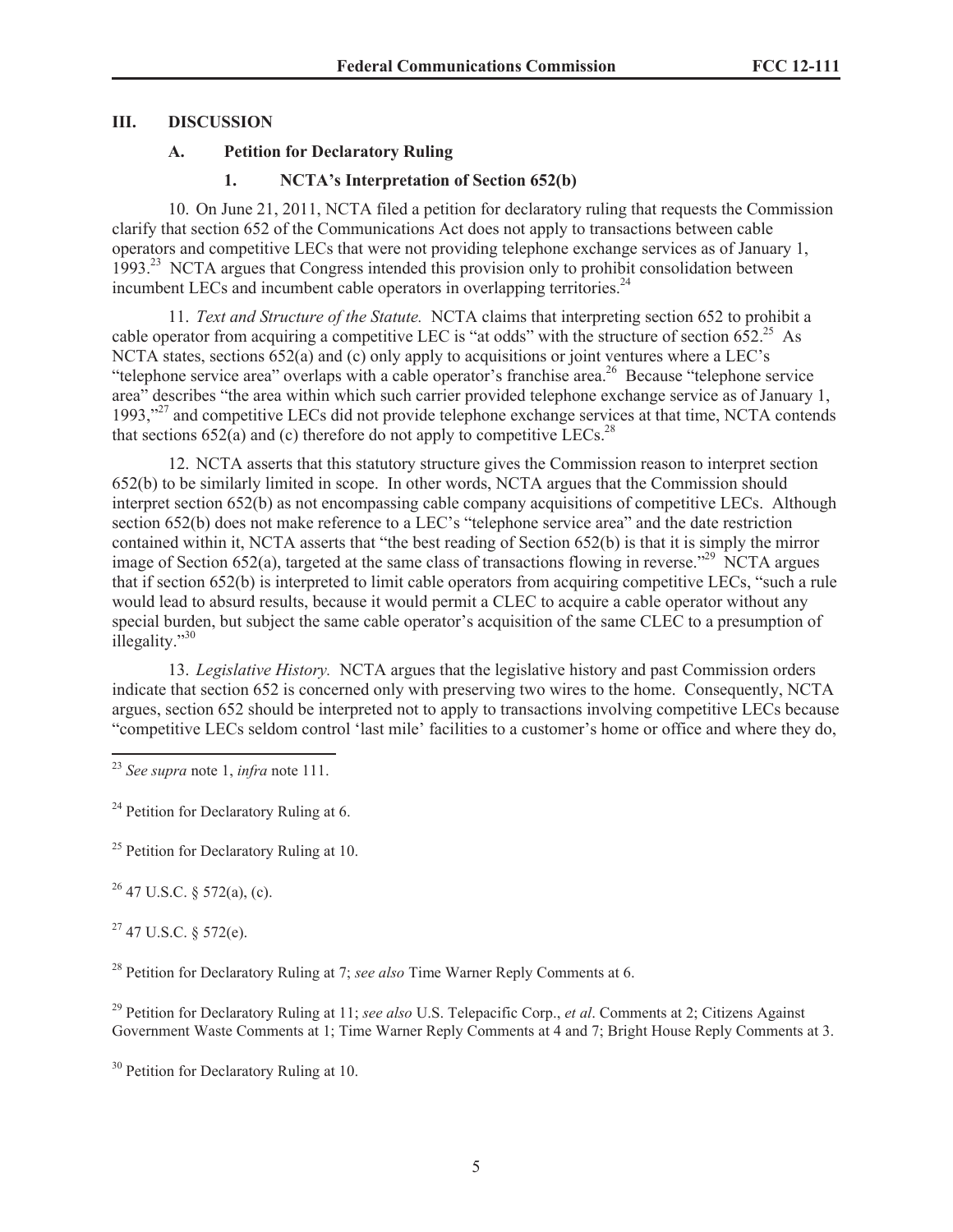the incumbent LEC continues to control its own wire."<sup>31</sup> NCTA's support for this contention rests primarily on the statements of two legislators regarding the importance of "preserving a two-wire, competitive world."<sup>32</sup> NCTA also relies for support on a footnote in the *SBC/Ameritech Merger Order*, which stated that "Congress' main concern in enacting section 652, as indicated by the legislative history, was to avoid having a LEC purchase a local cable operator and thus control both wires to consumers."<sup>33</sup>

# **2. Section 652(b) Prohibits a Cable Operator from Acquiring a Competitive LEC**

14. *Statutory Language*. We find that section 652(b) on its face prohibits cable operators from acquiring any LEC, unless one of the exceptions of section 652(d) applies or the Commission grants a waiver.<sup>34</sup> Section 652 contains three separate cross-ownership prohibitions. Section 652(a) applies to acquisitions by LECs, section 652(b) applies to acquisitions by cable operators, and section 652(c) applies to joint ventures between cable operators and LECs. Each of these provisions contains a categorical cross-ownership prohibition.<sup>35</sup> Subsections (a) and (c) limit the scope of this prohibition by reference to a LEC's "telephone service area," defined to be where the LEC "provided telephone exchange service as of January 1, 1993," which effectively excludes competitive LECs.<sup>36</sup> Subsection (b) does not contain the "telephone service area" limitation. As NCTA acknowledges, $37$  section 652(b) prohibits a cable operator from purchasing or otherwise acquiring more than a 10 percent interest or management interest "in any local exchange carrier providing telephone exchange service within such cable operator's franchise area."<sup>38</sup> Moreover, in other sections of the Telecommunications Act of 1996, passed at the same time as Section 652(b), Congress used the phrase "incumbent local exchange carrier" when it was referring only

<sup>33</sup> *See* Petition for Declaratory Ruling at 7 (citing *Applications of Ameritech Corp. & SBC Communications, Inc.*, Memorandum Opinion and Order, CC Docket No. 98-141, 14 FCC Rcd 14712, 14945, para. 564 n.1081 (1999)).

<sup>34</sup> *See Chevron USA Inc. v. Natural Resources Defense Council, Inc.*, 467 U.S. 837, 842–43 (1984) (it is a wellestablished principle of statutory construction that when congressional intent, as reflected in the statutory language, is clear, "that is the end of the matter" and the agency "must give effect to the unambiguously expressed intent of Congress"); *Qwest Corp. v. FCC*, 258 F.3d 1191, 1199 (10th Cir. 2001); *Bell Atlantic Tel. Cos. v. FCC*, 131 F.3d 1044, 1047 (D.C. Cir. 1997).

<sup>35</sup> *See* 47 U.S.C. § 572(a)–(c).

<sup>36</sup> *See supra* note 111.

<sup>38</sup> 47 U.S.C. § 572(b).

 $31$  Petition for Declaratory Ruling at 2.

<sup>&</sup>lt;sup>32</sup> Petition for Declaratory Ruling at 6–7. In particular, NCTA quotes several statements from Senator Kerry (who states, for example, that "unless households have two lines coming in—a telephone line and a cable line—it is not likely that you are going to get that kind of competitive situation") and quotes a law journal article by Congressman Edward Markey (which states that "[o]ne company should not control both the phone and the cable wire running down the street. The goal of congressional action should be to preserve a two-wire competitive world."). *Id.*

 $37$  Petition for Declaratory Ruling at 8 ("Although Section 652(b) does not refer explicitly to an 'incumbent' local exchange carrier or to the target's 'telephone service area,' there is no reason to believe that Congress intended it to extend beyond the purpose of preventing consolidation of the two wires to a customer's premises.").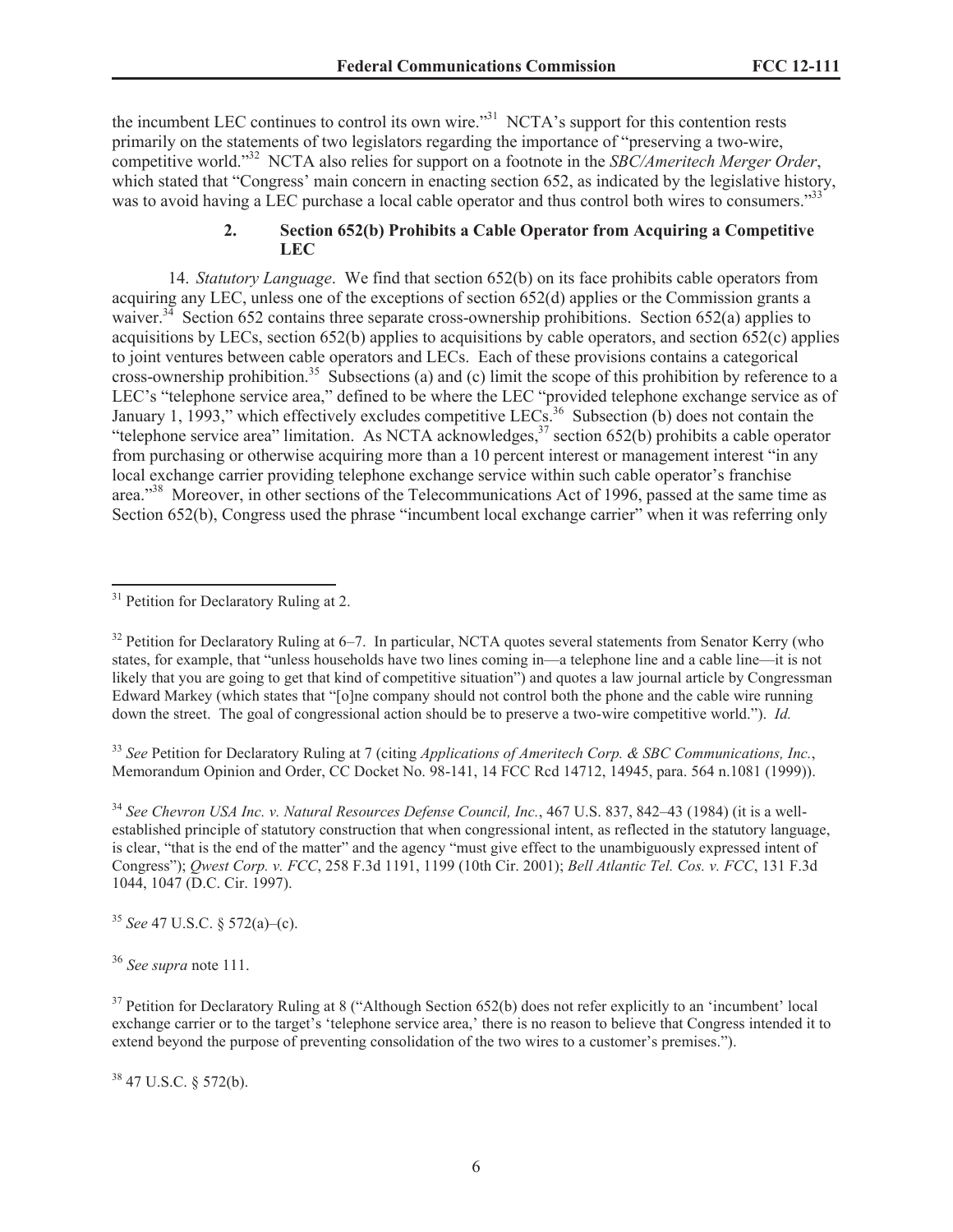to such carriers.<sup>39</sup> Thus, section 652(b) on its face applies to *any* LEC, including any competitive LEC that is "providing telephone exchange service" in an acquiring cable operator's franchise area.<sup>40</sup>

15. *Absurdity Doctrine*. We reject NCTA's assertions<sup>41</sup> that we should interpret section 652(b) as not applying to competitive LECs because applying the provision to competitive LECs would lead to "absurd" or "illogical" results.<sup>42</sup> As discussed more fully below, we agree that the underlying purpose of section 652 and the legislative history suggest that Congress may not have intended section 652(b) to apply to transactions involving competitive LECs.<sup>43</sup> Nevertheless, the plain meaning of section  $652(b)$  is clear and unambiguous; the provision covers any LEC. One court has stated that it would not be proper to "revise" a statutory provision by declaring it "absurd" if the provision "can be applied as written.<sup>544</sup> In these circumstances, it clearly is possible to apply the text as written, and we decline to read it contrary to its plain language based upon our own judgment about its wisdom. Accordingly, we deny NCTA's Petition for Declaratory Ruling.

### **B. Petition for Forbearance**

16. In the event that the Commission denies NCTA's Petition for Declaratory Ruling, NCTA requests that the Commission forbear from applying section 652(b) to a cable operator's acquisition of a competitive LEC or, alternatively, from the requirement in section 652(d)(6)(B) that relevant LFAs must

<sup>41</sup> NCTA Petition for Declaratory Ruling at 10–11.

<sup>42</sup> *See Connecticut National Bank v. Germain*, 503 U.S. 249, 253–54 (1992) (when the words of a statute are unambiguous, inquiry into the meaning of a statute is complete); *American Tobacco Co. v. Patterson*, 456 U.S. 63 (1982) (other indicia of intent or meaning is unnecessary when the statutory text is plain or clear and unambiguous).

<sup>43</sup> *See infra* at para. 39; *see also supra* at para. 13 (summarizing NCTA's arguments relating to the legislative history of section 652).

<sup>39</sup> *See, e.g.*, 47 U.S.C. § 251(c) (stating that "each incumbent local exchange carrier has [certain] duties").

 $40$  The Act defines "local exchange carrier" as "any person that is engaged in the provision of telephone exchange service or exchange access." 47 U.S.C. § 153(26). The Act defines "telephone exchange service" as "(A) service within a telephone exchange, or within a connected system of telephone exchanges within the same exchange area operated to furnish to subscribers intercommunicating service of the character ordinarily furnished by a single exchange, and which is covered by the exchange service charge, or (B) comparable service provided through a system of switches, transmission equipment, or other facilities (or combination thereof) by which a subscriber can originate and terminate a telecommunications service." 47 U.S.C. § 153(47). The Commission has held that competitive LECs presumptively are providers of "telephone exchange service." *See, e.g.*, *Provision of Directory Listing Information Under the Telecommunications Act of 1934, as Amended*, First Report and Order, CC Docket No. 99-273, 16 FCC Rcd 2736, 2744, para. 14 (2001) (recognizing that "any entity that is certified as a competitive LEC by the appropriate state commission is presumptively a competing provider of telephone exchange service"). Of course, not all competitive LECs provide telephone exchange service. *See, e.g.*, *infra* note 111 (discussing certain competitive LECs that, historically, only provided exchange access and not telephone exchange service).

<sup>44</sup> *See Soppet v. Enhanced Recovery Co*., 679 F.3d 637, 642 (7th Cir. 2012) ("Courts do try to avoid imputing nonsense to Congress. This means, however, modest adjustments to texts that do not parse. It does not mean—at least, should not mean—substantive changes designed to make the law 'better.' That would give the judiciary entirely too much law-making power. When a text can be applied as written, a court ought not revise it by declaring the legislative decision 'absurd.')".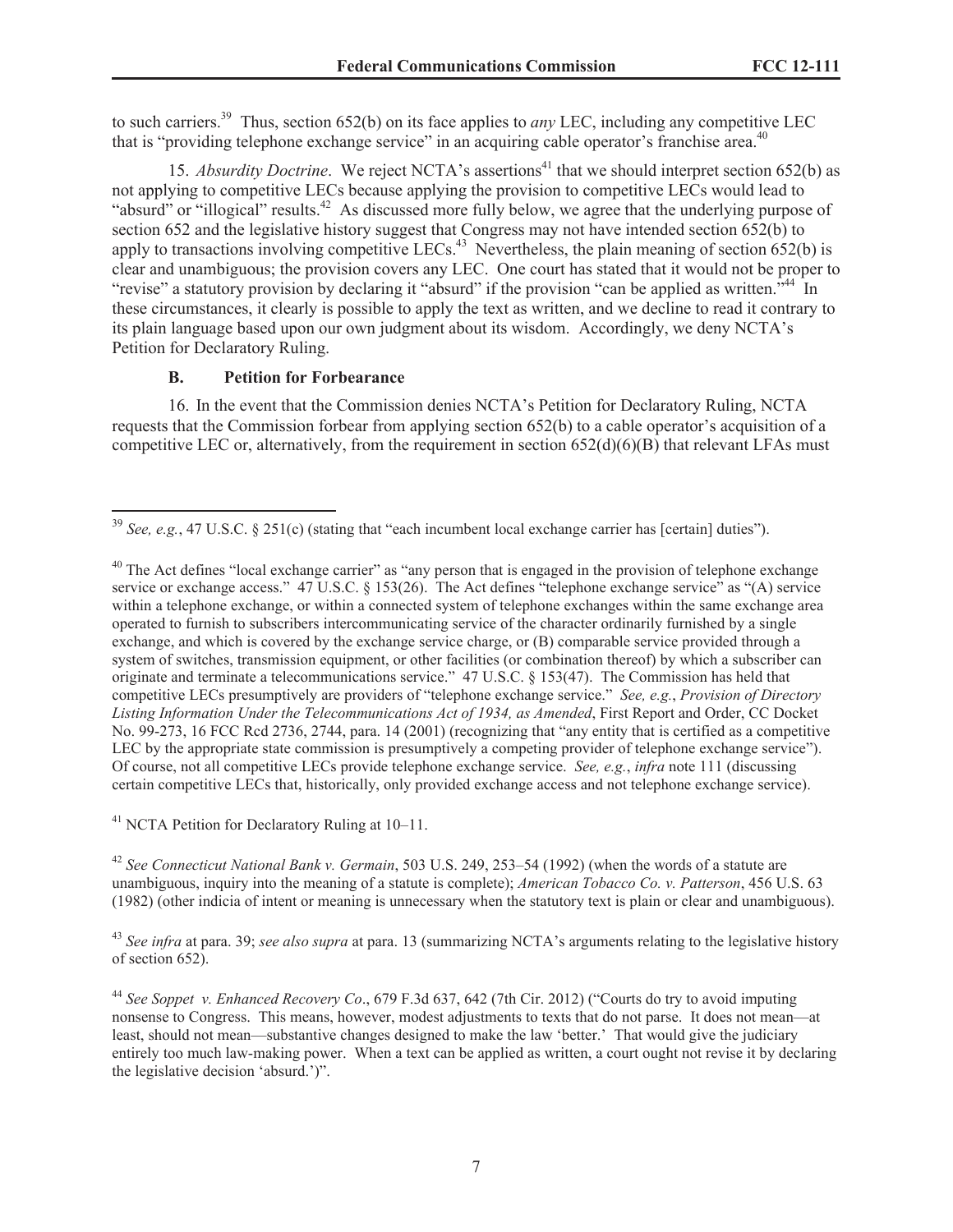approve of a Commission waiver.<sup>45</sup> For the reasons explained below, we find that forbearance from applying section 652(b) to acquisitions of competitive LECs is warranted under the criteria set forth in section 10<sup>.46</sup> Because the Commission grants NCTA's request for forbearance from section 652(b), we dismiss as moot NCTA's alternative request for forbearance from section  $652(d)(6)(B)^{47}$ .

### **1. Summary of NCTA's Request**

17. NCTA contends that forbearing from section 652(b) as applied to the acquisition of competitive LECs satisfies the criteria of section  $10(a)$  of the Communications Act.<sup>48</sup> NCTA claims that, because cable operators and competitive LECs both lack market power and are non-dominant providers of telecommunications services, "cable-competitive LEC combinations are inherently pro-competitive and do not implicate the concerns of the underlying statute."<sup>49</sup> According to NCTA, section 652 is unnecessary to ensure just and reasonable rates, protect consumers, and promote the public interest.<sup>50</sup> NCTA further argues that, because the section 652 review process is duplicative of the section 214 review process and applicable antitrust review by the Department of Justice or the Federal Trade Commission, it is an "unjustified additional regulatory hurdle" that does not benefit the public interest.<sup>51</sup> Finally, NCTA

<sup>47</sup> NCTA Reply Comments at 2. To the extent necessary for purposes of section  $10(c)$ , this constitutes a denial of the alternative request for forbearance. We emphasize that our determination that forbearing from the application of section 652(b) to relevant transactions involving competitive LECs generally will advance facilities-based competition does not prejudge whether any particular cable-competitive LEC transaction is in the public interest under otherwise-applicable standards. *See infra* paras. 29, 33, and 37.

<sup>48</sup> Section 10(a) of the Act allows the Commission to forbear from applying any regulation or provision of the Act affecting telecommunications carriers or telecommunications services if it determines that (1) such enforcement is not necessary to ensure just, reasonable, and nondiscriminatory rates and practices in connection with the telecommunications services or carriers, (2) such enforcement is not necessary for the protection of consumers, and (3) forbearance from applying such provision is consistent with the public interest. 47 U.S.C. § 160(a).

<sup>49</sup> *Id.* at 6–10; *see also* COMPTEL Comments at 11; U.S. Telepacific Corp., *et al*. Comments at 2; Bright House Reply Comments at 3.

<sup>50</sup> *See* NCTA Petition for Forbearance at 7–10 (claiming that such transactions are "unlikely to have anticompetitive effects").

<sup>&</sup>lt;sup>45</sup> NCTA Petition for Forbearance at 2 ("Alternatively, NCTA requests that the Commission forbear from enforcing Section  $652(d)(6)(B)$  of the Act in the context of CLEC-cable transactions. That subsection, which provides that the Commission may waive the cross-ownership restrictions contained in Section 652 'only if . . . the local franchising authority ['LFA'] approves of such waiver,' has become a potentially crippling impediment to inherently procompetitive CLEC-cable transactions that do not implicate the purposes underlying the provision.").

<sup>46</sup> We note that the majority of commenters support NCTA's request for forbearance from section 652(b). *See, e.g.*, NCTA Reply Comments at 13; COMPTEL Comments at 11; XO Reply Comments at 6; NCTA Reply Comments at 13 (arguing that "NASUCA offers but one conclusory sentence [that NCTA has not met the three-part test] and neither NATOA nor Public Knowledge even address the three-part test"); Time Warner Reply Comments at 12 ("None of the opponents to the petitions seriously dispute that NCTA's forbearance request satisfies Section 10(a)'s three part test.").

<sup>&</sup>lt;sup>51</sup> See id. at 12 (stating that "forbearing from enforcing Section 652 would have no effect on the traditional review procedures that the Commission, state public utility commissions and, if applicable, the Federal Trade Commission or Department of Justice, will apply to any CLEC-cable transaction"); NCTA Reply Comments at 3 (arguing that "the Commission will continue to have comprehensive authority under Section 214 of the Act to evaluate cable- (continued….)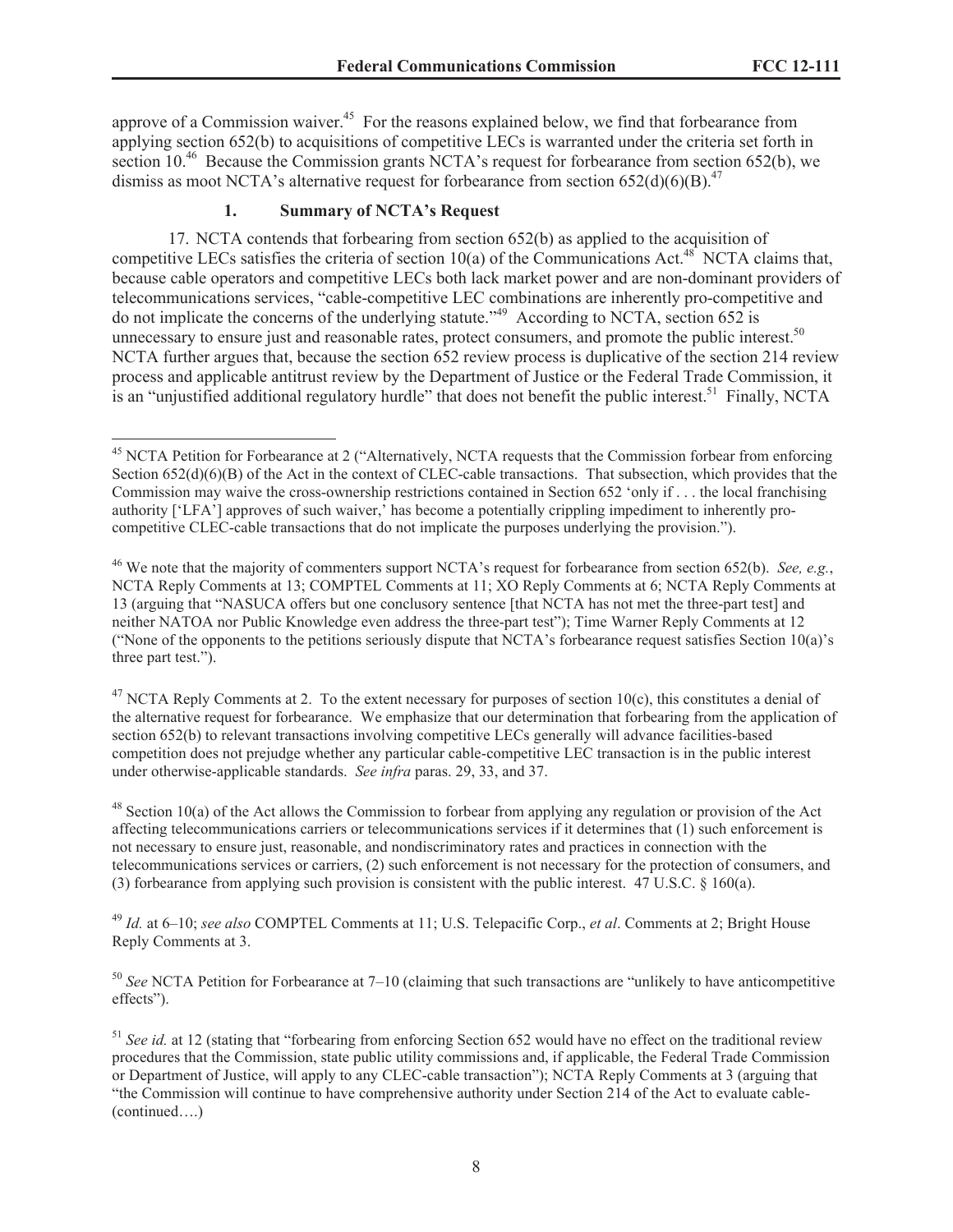argues that forbearance will promote competitive market conditions because the "complementary strengths" of a cable company and a competitive LEC "hold tremendous potential to inject needed competition into the local telecommunications marketplace, especially with respect to medium-sized and enterprise business customers."<sup>52</sup> NCTA argues that section  $652(b)$  serves as a "barrier to entry" which "deters these efficient and pro-competitive transactions" and "has emerged as a potentially insurmountable and wholly unjustified hurdle to cable acquisitions of competitive LECs."<sup>53</sup>

# **2. Statutory Purpose**

18. Before considering whether to forbear from section 652(b), we examine the reasons that Congress initially enacted this provision. Congress enacted section 652 as part of a broad "procompetitive, deregulatory framework" designed to stimulate opportunities for competition.<sup>54</sup> Prior to 1996, a cross-ownership prohibition generally prevented common carriers from providing video programming directly to subscribers in their telephone service area.<sup>55</sup> The Commission adopted this restriction in 1970 to ensure that incumbent LECs did not abuse their control over poles and conduit to exclude new competitors and thereby "extend . . . the telephone company's monopoly position to broadband cable facilities and the new and different services such facilities are expected to be providing in the future."<sup>56</sup> In 1984 Congress codified, in large part, the Commission's cross-ownership restriction.<sup>57</sup>

<sup>52</sup> NCTA Petition for Forbearance at 12; *see also* Time Warner Reply Comments at 4.

<sup>53</sup> Petition for Declaratory Ruling at 4. *See also* para. 36. NCTA argues that this burden is significant because "a significant number of LFAs could be required to approve the transaction," and because the lack of substantive statutory standards to inform an LFA's consideration of waiver requests exacerbates the uncertainty that parties face. Petition for Declaratory Ruling at 16. *But see* NASUCA Comments at 4 (stating that NCTA's initial comments "fail to identify any mergers and acquisitions that *did not occur* because of the purportedly 'chilling' effect of Section 652 of the Act") (emphasis in original).

<sup>54</sup> Preamble, Telecommunications Act of 1996, Pub. L. No. 104-104, 110 Stat. 56 (1996) (describing the purpose of the 1996 Act as "[a]n Act [t]o promote competition and reduce regulation in order to secure lower prices and higher quality services for American telecommunications consumers and encourage the rapid deployment of new telecommunications technologies").

<sup>55</sup> *See supra* note 9; *see also, e.g.*, 47 U.S.C. § 533(b), repealed. Pub. L. 104-104, Title III, § 302(b)(1), Feb. 8, 1996, 110 Stat. 124.

<sup>56</sup> *Applications of Telephone Companies for Section 214 Certificates for Channel Facilities Furnished to Affiliated Community Antenna Television Systems*, Docket No. 18509, Final Report and Order, 21 F.C.C.2d 307, paras. 46–48 (1970) (recognizing that "CATV service represents the initial practical application of broadband cable technology" and expecting that "broadband cables, in addition to CATV services, will make economically and technically possible a wide variety of new and different services involving the distribution of data, information storage and retrieval, and visual, facsimile and telemetry transmission of all kinds"), *aff'd sub nom.*, *General Tel. Co. v. United States*, 449 F.2d 846 (5th Cir. 1971); *see also* 47 C.F.R. § 64.601 (1971).

<sup>57</sup> Cable Communications Policy Act of 1984, Pub. L. No. 98-549, 98 Stat. 2779, 2785 § 2; 47 U.S.C. § 533(b) (1970).

<sup>(</sup>Continued from previous page)

CLEC transactions under its public interest standard"); *see also* ACA Reply at 2; Bright House Reply Comments at 8; U.S. Telepacific Corp., *et al*. Comments at 3.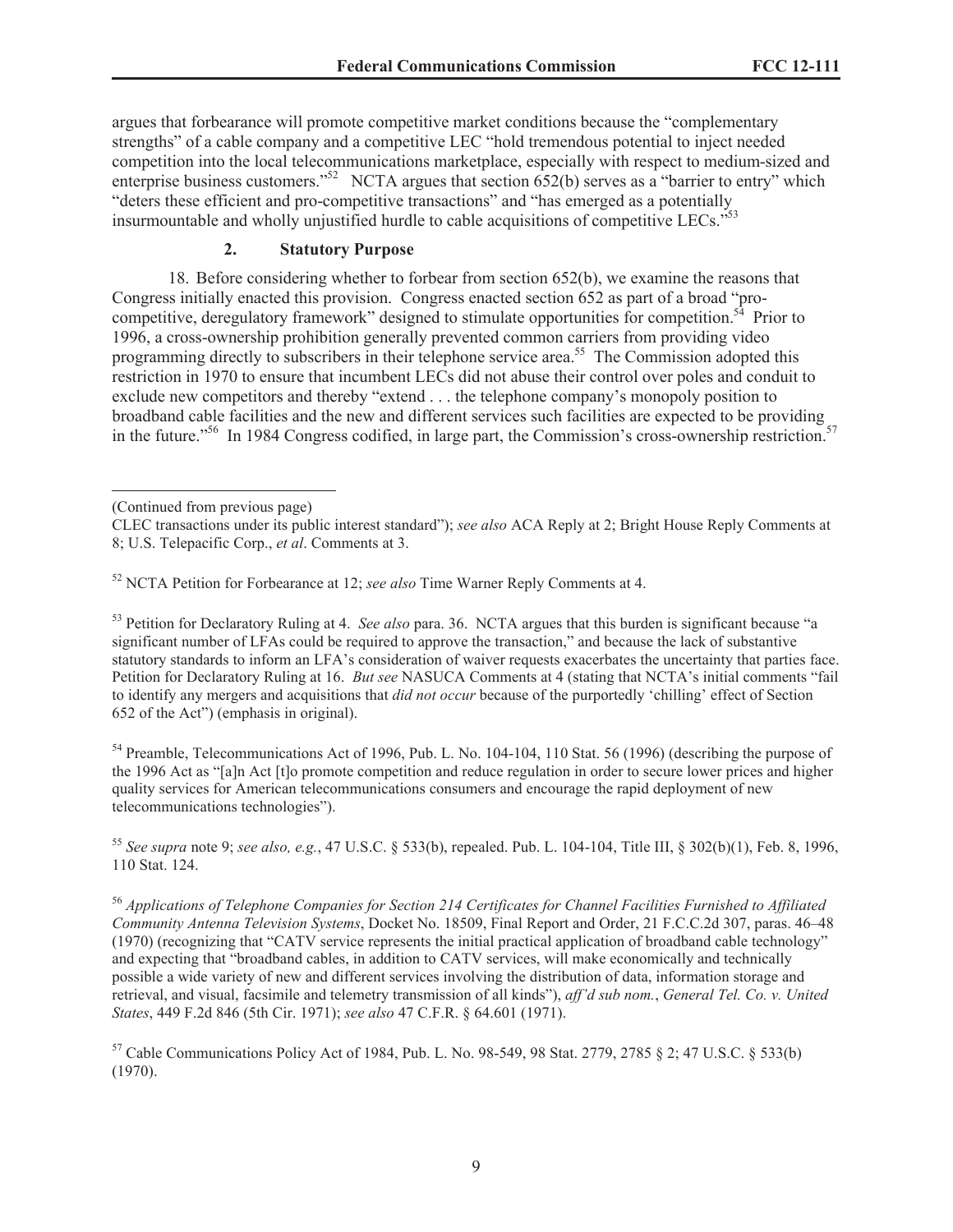19. By 1992, the Commission had concluded that the "cross-ownership ban has fulfilled its purpose" of preventing incumbent LECs from monopolizing cable television service.<sup>58</sup> To further foster facilities-based competition, the Commission recommended that Congress permit incumbent LECs to enter the market for video services to allow these providers to compete on an "equal footing," subject to "appropriate safeguards."<sup>59</sup> At this time, federal law permitted cable operators to provide telephone exchange service, although certain LFAs had erected regulatory barriers to providing such service.<sup>60</sup>

20. The Telecommunications Act of 1996 introduced an array of provisions intended to encourage market entry and eliminate market barriers and regulatory restrictions.<sup>61</sup> Congress enacted sections 251 and 252 to foster development of competition for telecommunications services by allowing competitive LECs to use the incumbent LECs' networks (through resale or unbundled network elements), rather than forcing the new market entrants to rely exclusively on their own facilities.<sup>62</sup> Congress also eliminated the cross-ownership ban that generally prevented LECs and cable operators from directly competing.<sup>63</sup> Congress recognized, however, that eliminating the cross-ownership ban might induce consolidation, rather than head-to-head competition. Congress adopted section 652 to prevent such consolidation of facilities-based providers.<sup>64</sup> As Representative Markey stated at the time the legislation was under consideration, "[t]elephone companies, in particular, offer the potential for new and powerful downward pressure on cable rates. However, if they are permitted to simply buy out cable systems within

<sup>60</sup> *See* H.R. Rep. No. 104-204, 104th Cong., 1st Sess., at 60 (1995) (describing how some LFAs had begun regulating telecommunications services offered by cable operators); *see also Cox Cable Communications, Inc.*, Memorandum Opinion and Declaratory Ruling, CCB-DFD-83-1, 102 FCC2d, 110, 111 (1985) (finding that "the uncertainty caused by the Nebraska [certification of public convenience and necessity requirement] has impaired, and likely will continue to impair, the ability [of the cable operator's subsidiary] to provide interstate service").

<sup>61</sup> *See, e.g.*, 47 U.S.C. §§ 251–252 (providing a framework for competitive LECs to enter the telephone exchange service and exchange access markets without building their own complete networks); 47 U.S.C. § 257 (requiring the Commission to identify and eliminate market entry barriers for entrepreneurs and small businesses in the provision of telecommunications and information services); 47 U.S.C. § 271 (permitting incumbent LECs to provide interLATA services, subject to certain conditions and regulatory approvals).

<sup>62</sup> 47 U.S.C. §§ 251, 252.

<sup>64</sup> *See infra* paras. 38–39.

<sup>58</sup> *Telephone Company-Cable Television Cross-Ownership Rules, Sections 63.54–63.58*, CC Docket No. 87–266, Second Report and Order, Recommendation to Congress, and Second Further Notice of Proposed Rulemaking, 7 FCC Rcd 5781, para. 137 (1992) (concluding that "there is little threat that the local telephone companies could preemptively eliminate competition and monopolize the market for video programming services").

<sup>&</sup>lt;sup>59</sup> *Id.* at 5847, paras. 135, 137, 140 (1992) (recommending to Congress "that it amend the Cable Act to permit the local telephone companies to provide video programming directly to subscribers in their telephone service areas, subject to appropriate safeguards," which would have the effects of "increasing competition in the video marketplace, spurring the investment necessary to deploy an advanced infrastructure, and increasing the diversity of services made available to the public").

<sup>63</sup> 47 U.S.C. § 533(b) (1995) (now repealed); 47 C.F.R. 63.56(a) (1995) (now repealed); *see also supra* note 55.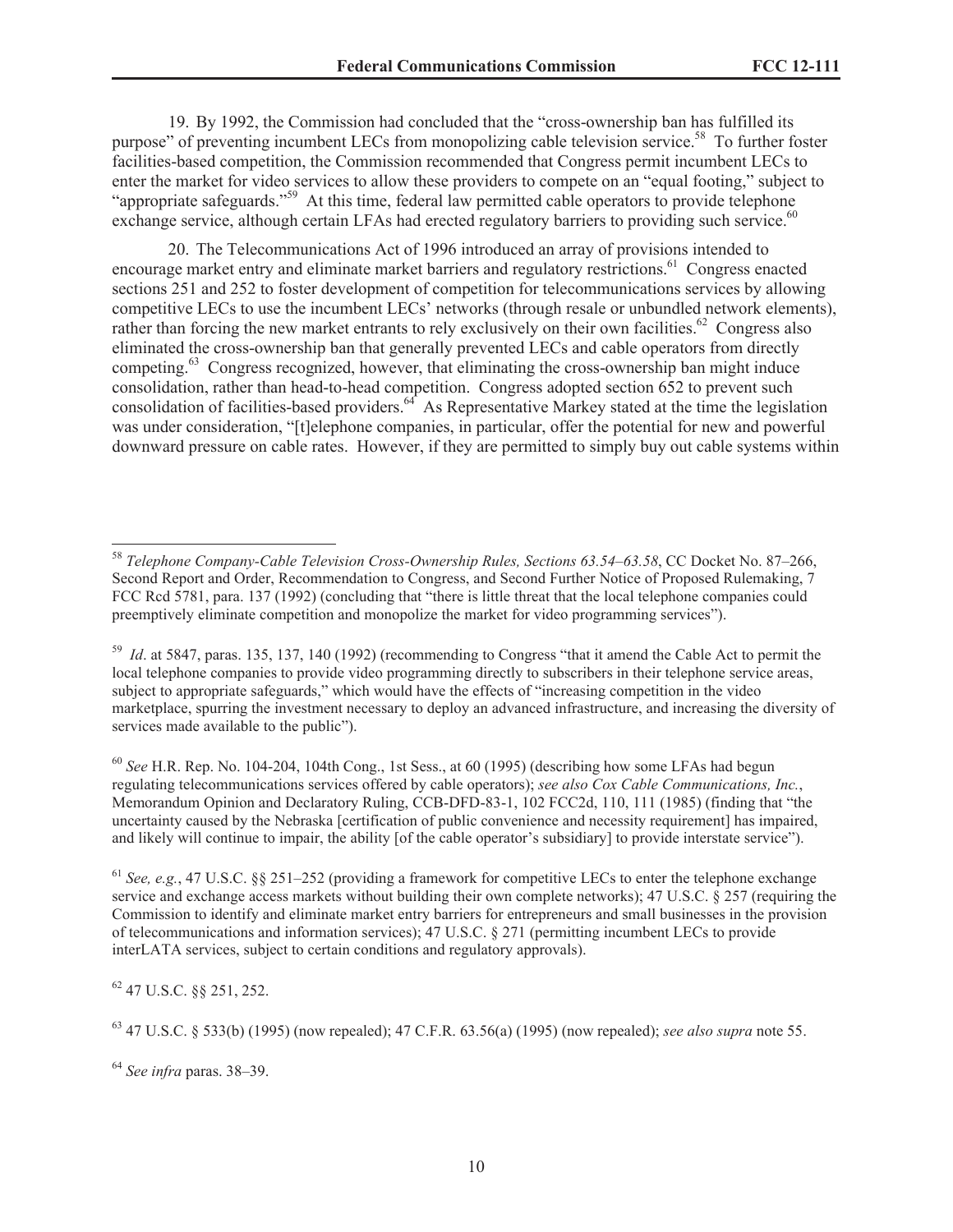their service territory, we will have lost the benefit of this potential competition and instead simply allowed one monopoly to be replaced with another."<sup>65</sup>

# **3. The Commission's Authority to Grant Forbearance**

21. In this Order, we forbear from applying section 652(b) to the extent that it prohibits the acquisition of competitive LECs by cable operators, including their affiliates. Although most commenters agree that the Commission has authority to grant NCTA's petition for forbearance,<sup>66</sup> two question whether forbearance authority extends to the circumstances here.<sup>67</sup>

22. We agree with the majority of commenters that we have authority to forbear from applying section 652(b) to competitive LECs. Section 10(a) authorizes the Commission to "forbear from applying any regulation or any provision of this Act to a telecommunications carrier or telecommunications service, or class of telecommunications carriers or telecommunications services, in any or some of its or their geographic markets, if the Commission determines" that the statutory criteria for forbearance are satisfied.<sup>68</sup> Because section 652, like section 10, is a provision of the Communications Act (or "this Act"), Congress expressly authorized the Commission to forbear from applying its provisions "to a telecommunications carrier or telecommunications service."<sup>69</sup> Moreover, section 10 tells the Commission to forbear from "applying *any* regulation or *any* provision of this Act . . . to a telecommunications carrier"—and the use of "any" highlights that Congress was not restricting the Commission's forbearance authority to a specific title or portion of the Act but "any" provision within it (that meets the other criteria set forth in section 10).

23. What is more, there can be little doubt that section 652(b) "applies" to telecommunications carriers, including competitive LECs. The language of section 652(b) is clear and broad and sweeps in all local exchange carriers, who are, by definition, telecommunications carriers. Since competitive LECs are a subset of local exchange carriers and we have concluded the section 652(b) applies to them as well as incumbents,<sup>70</sup> section 652(b) is a statutory provision that "applies to  $\ldots$  a telecommunications carrier."

<sup>66</sup> *See, e.g.*, Time Warner Reply Comments at 10–11 (CLECs are telecommunications carriers and "many cable operators themselves operate as CLECs (directly or through an affiliate)"); ACA Reply Comments at 5 ("Section 10, directs the FCC to forbear from applying '*any*' regulation or '*any*' provision of this chapter") (emphasis in original).

<sup>67</sup> *See* Public Knowledge Comments at 2–3 (arguing that our forbearance authority only extends to the provisions of Title II of the Act); NASUCA Reply Comments at 7 (arguing that the Commission can only forbear with respect to telecommunications carriers and that "the matter at hand involves *cable providers*' acquisition of or merger with CLECs"). NASUCA also argues that if the Commission should make changes to section 652, it should do so through a rulemaking rather than forbearance. Having concluded above that the unambiguous language of the statute precludes us from issuing a declaratory ruling to provide the requested relief, the appropriate avenue for the Commission to provide relief from an unambiguous statutory prohibition is through our section 10(a) forbearance authority, rather than by adopting new rules to implement section 652, as NASUCA suggests.

<sup>68</sup> Communications Act § 10(a), *codified at* 47 U.S.C. § 160(a).

<sup>69</sup> Communications Act § 652, *codified at* 47 U.S.C. § 572; *cf. AT&T v. Iowa Utils. Bd.*, 525 U.S. 366, 377–78 (1999) ("Since Congress expressly directed that the 1996 Act, along with its local-competition provisions, be inserted into the Communications Act of 1934, 1996 Act, § 1(b), 110 Stat. 56, the Commission's rulemaking authority would seem to extend to implementation of the local-competition provisions.").

<sup>70</sup> *See supra* Part III.A.2.

<sup>65</sup> Edward J. Markey, *Cable Television Regulation: Promoting Competition in a Rapidly Changing World*, 46 FED. COMM. LJ 1, 5 (1993) (*Promoting Competition in a Rapidly Changing World*).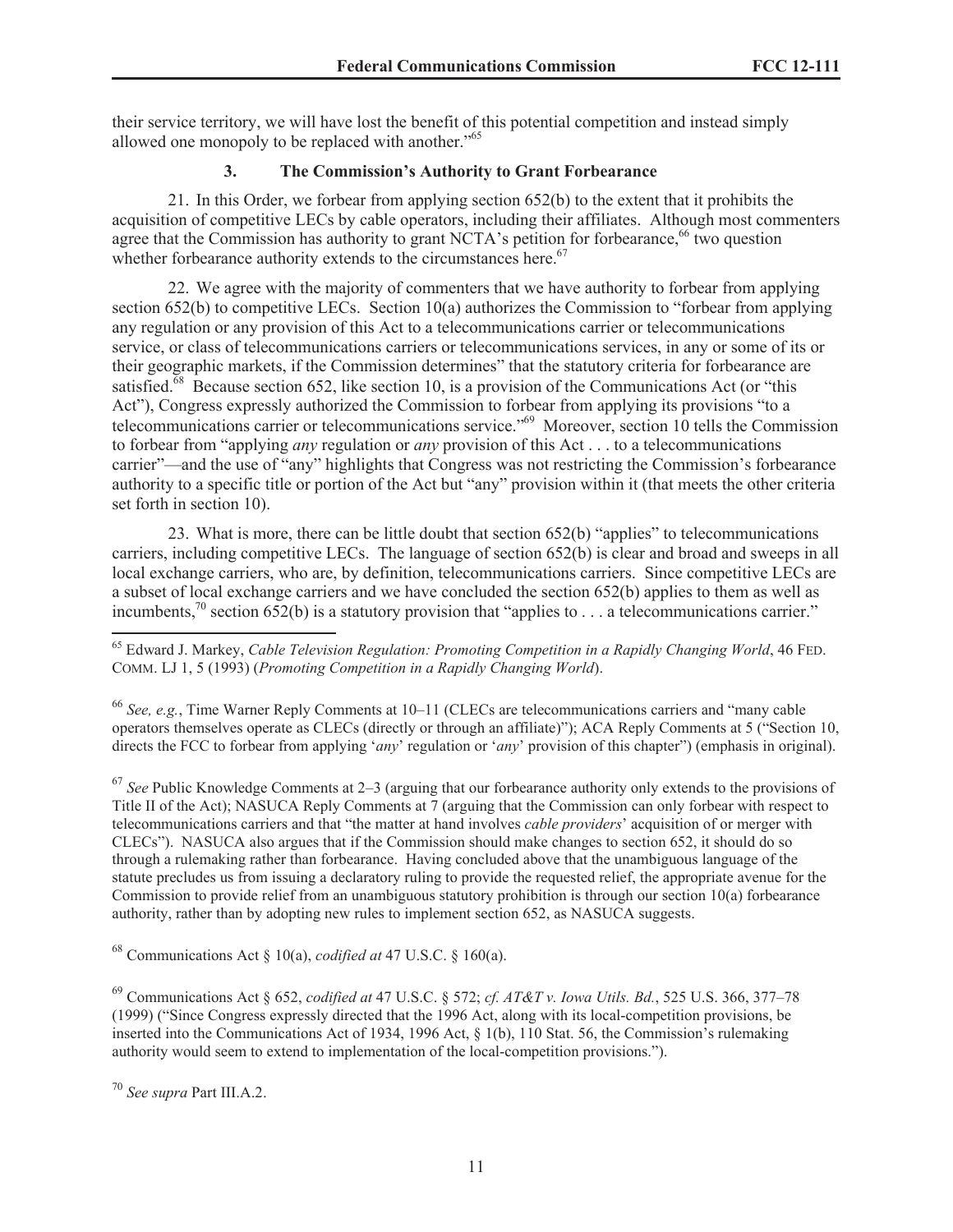Though we recognize that the language may be read as only governing the conduct of cable operators, it is our judgment that the best reading of section 652(b) is that a restriction on cable operators' acquisition of interests in a telecommunications carrier does, within the meaning of section  $10(a)$ , "apply[] ... to a telecommunications carrier … or class of telecommunications carriers." Indeed, there are real-world consequences of section 652(b)'s application to competitive LECs: it limits their ability to obtain capital and to migrate services from leased to owned facilities.<sup>71</sup> Our forbearance here lifts those restrictions on competitive LECs, and thus falls within the scope of our forbearance authority under section 10.

24. Likewise, section 652(b) "applies" to telecommunications services. In particular, it restricts the manner by which cable operators may compete in the marketplace for telecommunications services i.e., by limiting their ability to acquire existing carriers rather than establishing their own carrier operations from scratch.<sup>72</sup> On that basis, we conclude that section 652(b) is a provision that "appl[ies] ... to a … telecommunications service, or class of … telecommunications services"<sup>73</sup> within the meaning of section 10.

25. In sum, we conclude forbearing from applying section 652(b) to competitive LECs falls within the Commission's forbearance authority under section 10.

### **4. Forbearance Analysis**

26. The Commission is required to forbear from any statutory provision or regulation if it determines that: (1) enforcement of the regulation is not necessary to ensure that the telecommunications carrier's charges, practices, classifications, or regulations are just, reasonable, and not unjustly or unreasonably discriminatory; (2) enforcement of the regulation is not necessary to protect consumers; and (3) forbearance from applying such provision or regulation is consistent with the public interest.<sup>74</sup> In determining whether forbearance is consistent with the public interest, the Commission also must consider "whether forbearance from enforcing the provision or regulation will promote competitive market conditions."<sup>75</sup> Forbearance is warranted under section  $10(a)$  only if all three elements of the forbearance criteria are satisfied.<sup>76</sup> In a forbearance proceeding, the petitioner has the burden of proof, which encompasses both the burden of production and the burden of persuasion.<sup>77</sup> Finally, as the D.C.

 $^{73}$  47 U.S.C. § 160(a).

 $74$  47 U.S.C. § 160(a).

<sup>75</sup> 47 U.S.C. § 160(b) (providing that, in making the determination under section 10(a)(3), the Commission shall consider whether forbearance will promote competitive market conditions).

<sup>71</sup> *See infra* para. 29.

<sup>72</sup> *Cf. Public Utility Commission of Texas et al*., CCBPol. Nos. 96-14, 96-16, 96-19, Memorandum Opinion and Order, 13 FCC Rcd 3460, 3496, para. 74 (1997) (concluding that state law requirements were actual or effective prohibitions on the provision of telecommunications services where they restricted the mode of entry by a carrier (in that case, by requiring use of the carrier's own facilities and limiting its use of resale or unbundled network elements)).

<sup>76</sup> *See Cellular Telecomms. & Internet Ass'n v. FCC*, 330 F.3d 502, 509 (D.C. Cir. 2003) (explaining that the three prongs of section 10(a) are conjunctive and that the Commission could properly deny a petition for failure to meet any one prong).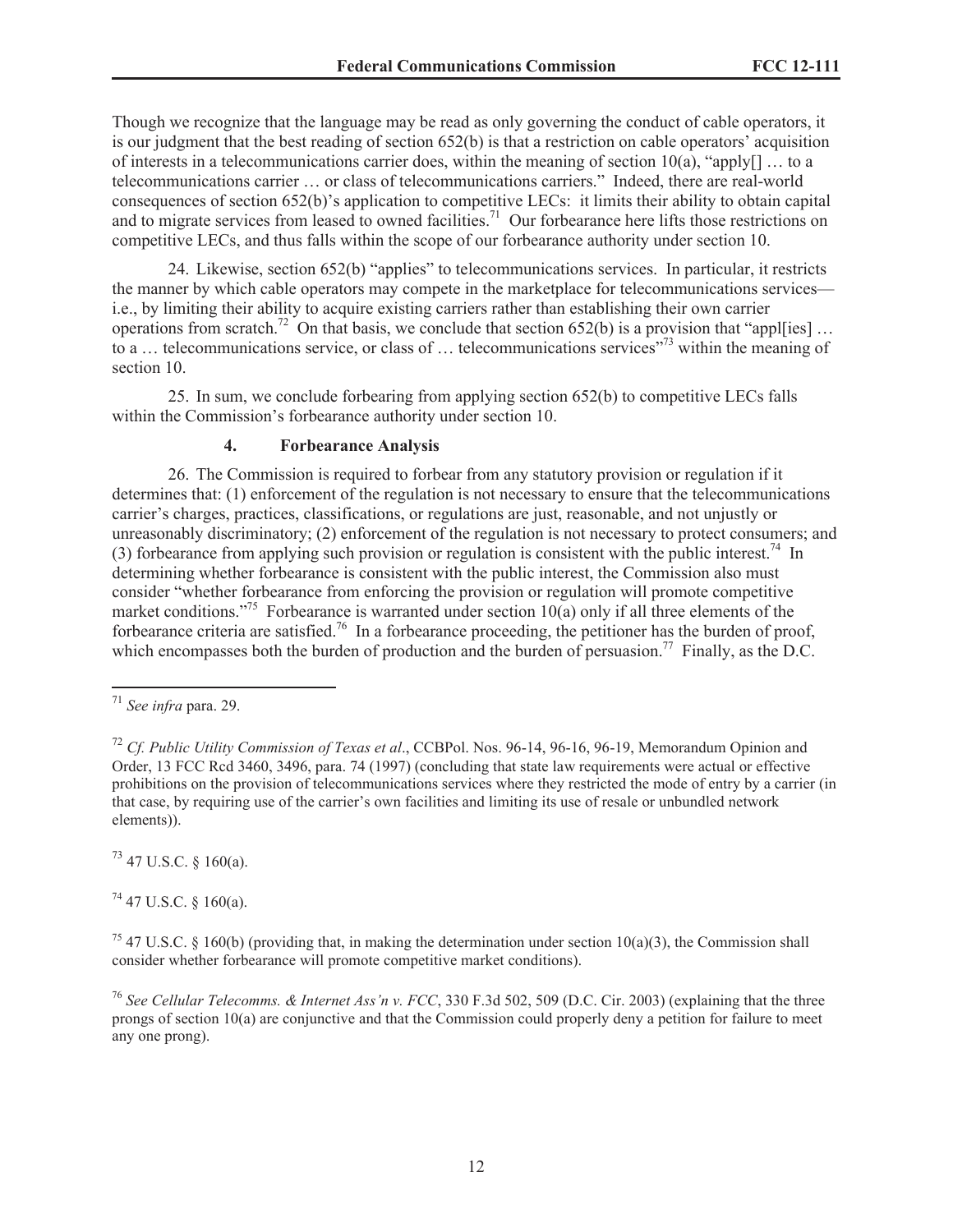Circuit has held, "[o]n its face" section 10 "imposes no particular mode of market analysis or level of geographic rigor," but rather "allow[s] the forbearance analysis to vary depending on the circumstances<sup>"78</sup>

### **a. Section 10(a)(1)—Charges, Practices, Classifications, and Regulations**

27. We conclude that application of section 652(b) to transactions involving competitive LECs is not necessary to ensure that the charges, practices, classifications, or regulations by, for, or in connection with the relevant telecommunications services and providers are just and reasonable and are not unjustly or unreasonably discriminatory.<sup>79</sup> The major purpose of the 1996 Act was to establish "a pro-competitive, deregulatory national policy framework," and one of its key goals was to open "the local exchange and exchange access markets to competitive entry.<sup>780</sup> In considering the 1996 Act, Congress recognized that cable operators were likely to emerge as facilities-based competitors for local telephone services.<sup>81</sup> We are persuaded that forbearing from section 652(b) with respect to the acquisition of more than a 10 percent financial interest or any managerial interest in competitive LECs will likely speed the entry of cable operators into the market for telecommunications services provided to business customers and will foster increased facilities-based competition for these services. As the Commission previously has found in the context of its section  $10(a)(1)$  analysis, "competition is the most effective means of ensuring that ... . charges, practices, classifications, and regulations . . . are just and reasonable, and not unreasonably discriminatory."<sup>82</sup>

28. The majority of commenters in this proceeding support NCTA's principal argument—that transactions between competitive LECs and cable operators generally are pro-competitive.<sup>83</sup> Many

<sup>78</sup> *EarthLink Inc. v. FCC*, 462 F.3d 1, 6 (D.C. Cir. 2006) (using the *Chevron* framework to review the Commission's forbearance analysis, under which the court "will uphold the FCC's interpretation as long as it is reasonable, even if 'there may be other reasonable, or even more reasonable views'" (internal citation omitted)).

 $79$  47 U.S.C. § 160(a)(1).

<sup>80</sup> *First Local Competition Order*, 11 FCC Rcd at 15505, para. 3.

<sup>81</sup> *See, e.g.*, JOINT EXPLANATORY STATEMENT OF THE COMMITTEE OF CONFERENCE, S. Rep. No. 104-230, at 148 (1996) (Conf. Rep.) (JOINT EXPLANATORY STATEMENT) (recognizing the potential of cable companies to become facilities-based competitors within the meaning of section  $271(c)(1)(A)$ .

<sup>82</sup> *Petition of U S WEST Communications Inc. for a Declaratory Ruling Regarding the Provision of National Directory Assistance*; *Petition of U S WEST Communications, Inc., for Forbearance*; *The Use of N11 Codes and Other Abbreviated Dialing Arrangements*, CC Docket Nos. 97-172, 92-105, Memorandum Opinion and Order, 14 FCC Rcd 16252, 16270, para. 31 (1999).

<sup>83</sup> *See, e.g.*, Comcast Comments at 4–5 (stating that cable operators offer "additional capital to compete with incumbent LECs in today's marketplace," while CLECs can offer cable operators the "infrastructure and expertise [to] compete more effectively with incumbent LECs in the provision of telecommunications services, especially for business and enterprise customers"); Time Warner Reply Comments at 4–5 (stating that "as complementary (continued….)

<sup>(</sup>Continued from previous page)

<sup>77</sup> *Petition to Establish Procedural Requirements to Govern Proceedings for Forbearance Under Section 10 of the Communications Act of 1934, as Amended*, WC Docket No. 07-267, Report and Order, 24 FCC Rcd 9543 (2009) (*Forbearance Procedural Requirements Order*). Thus, in addition to the burden of production of stating a prima facie case in the petition, "the petitioner's evidence and analysis must withstand the evidence and analysis propounded by those opposing the petition for forbearance" (i.e., the burden of persuasion). *Id*. at 9556, para. 21.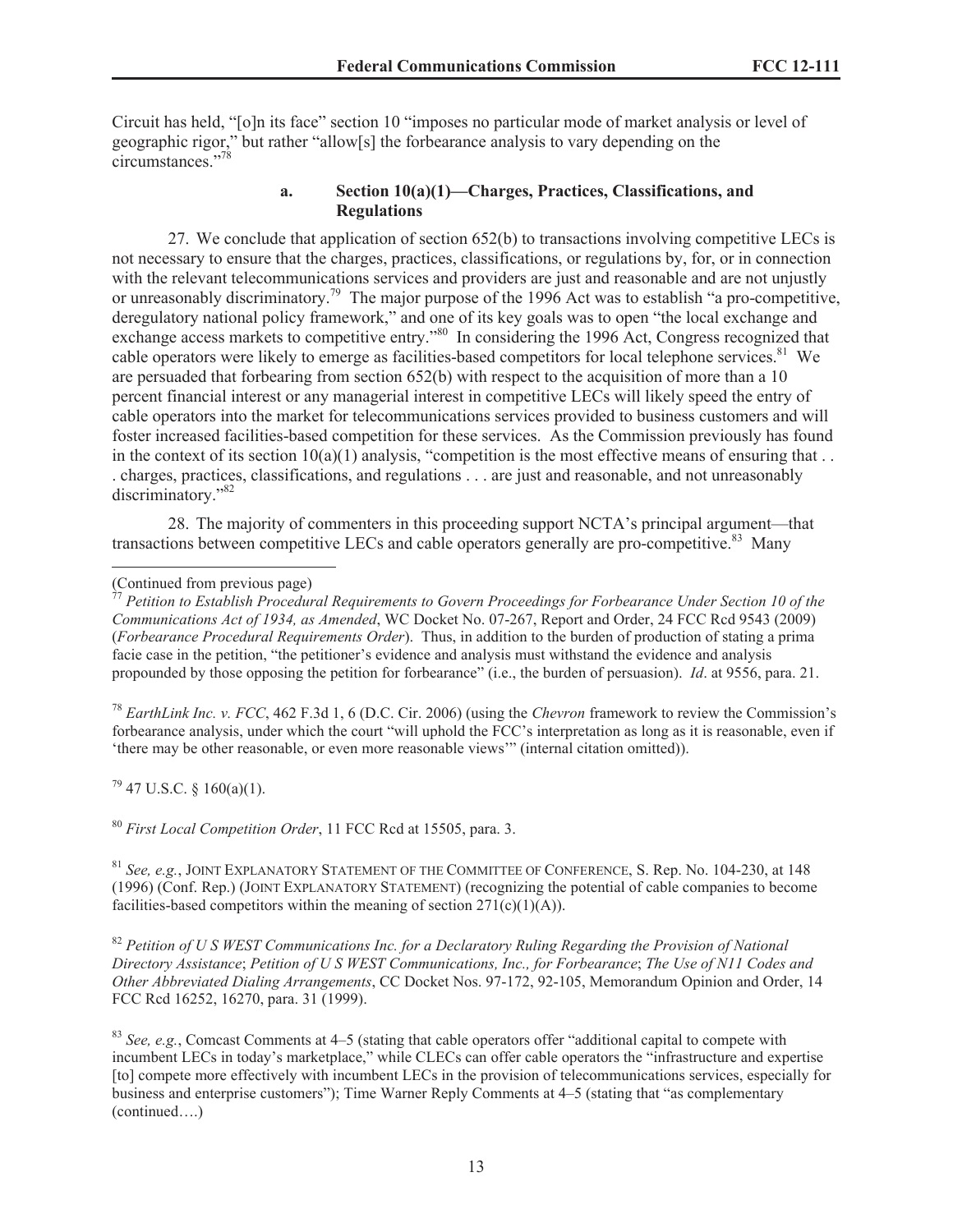competitive LECs have gained substantial expertise in providing telecommunications services to business customers since the enactment of the 1996 Act. To compete for these services, competitive LECs often rely on the facilities of the incumbent LEC as wholesale inputs, due to substantial economic and operational barriers to entry, particularly for the deployment of last mile network facilities.<sup>84</sup> In contrast, although many cable operators are relatively new entrants competing in the marketplace for the provision of telecommunications services to business customers,<sup>85</sup> cable operators have expansive—and in some areas, ubiquitous—network facilities that can be upgraded to compete in telecommunications services markets at relatively low incremental cost.<sup>86</sup>

29. Alliances between competitive LECs and cable operators can merge these entities' complementary capabilities, resulting in increased facilities-based competition.<sup>87</sup> For example, many

<sup>84</sup> *See, e.g.*, *Review of the Section 251 Unbundling Obligations of Incumbent Local Exchange Carriers; Implementation of the Local Competition Provisions of the Telecommunications Act of 1996; Deployment of Wireline Services Offering Advanced Telecommunications Capability*, CC Docket Nos. 01-338, 96-98, 98-147, Report and Order and Order on Remand and Further Notice of Proposed Rulemaking, 18 FCC Rcd 16978, 17035– 41, paras. 85–91 (2003) (*Triennial Review Order*) (subsequent history omitted); *see also Unbundled Access to Network Elements; Review of the Section 251 Unbundling Obligations of Incumbent Local Exchange Carriers*, WC Docket No. 04-313, CC Docket No. 01-338, Order on Remand, 20 FCC Rcd 2533, 2615–19, paras. 149–54 (2005) (*Triennial Review Remand Order*) (discussing barriers to entry for high-capacity loops), *aff'd, Covad Commc'ns Co. v. FCC*, 450 F.3d 528 (D.C. Cir. 2006) (*Covad v. FCC*); *see also Verizon Commc'ns Inc. v. FCC*, 535 U.S. 467, 490 (2002) ("A newcomer could not compete with the incumbent carrier to provide local service without coming close to replicating the incumbent's entire existing network, the most costly and difficult of which would be laying down the 'last mile' of feeder wire, the local loop, to the thousands (or millions) of terminal points in individual houses and businesses.").

<sup>85</sup> Petition for Forbearance at 8–9 (arguing that most CLEC-cable transactions would be pro-competitive because competitive LECs currently focus on business customers whereas most cable operators "have only just begun to make a dent in the business services marketplace, both because their networks historically were concentrated in residential areas and because they have only recently begun to develop relationships and operational experience with business customers").

<sup>86</sup> As the Commission has previously held, "cable operators may have faced comparatively lower barriers to entering telecommunications services markets because they owned existing cable networks that could be upgraded at a feasible incremental cost." *See Petition of Qwest Corporation for Forbearance Pursuant to 47 U.S.C. § 160(c) in the Phoenix, Arizona Metropolitan Statistical Area*, WC Docket No. 09-135, Memorandum Opinion and Order, 25 FCC Rcd 8622, 8667, para. 84 (2010) (*Qwest Phoenix Order*) (stating that "this does not imply that entry barriers for other competitive LECs have eased").

<sup>87</sup> *See* XO Communications Reply Comments at 2 ("In many respects, CLECs and cable companies are complementary businesses. CLECs have traditionally focused on providing telecommunications services to business customers . . . [and] have developed extensive operational, marketing, and technical expertise to serve these (continued….)

<sup>(</sup>Continued from previous page)

businesses, a cable operator and a CLEC can often realize significant synergies and efficiencies by combining their operations"); XO Reply Comments at 1–2 ("Mergers and acquisitions between CLECs and cable companies promote facilities-based competition in the provision of local services."); ACA Reply Comments at 2–3 ("Because of their complementary capabilities, alliances between cable companies and CLECs can promote greater facilitiesbased competition with ILECs and other providers, and thus encourage lower rates, higher quality, and more innovative service offerings."). *But see* NASUCA Comments at 4 ("[I]n light of the substantial market dominance of cable companies, Consumer Advocates are not persuaded that if and when a cable company purchases a CLEC, the cable company will flow through benefits to consumers.").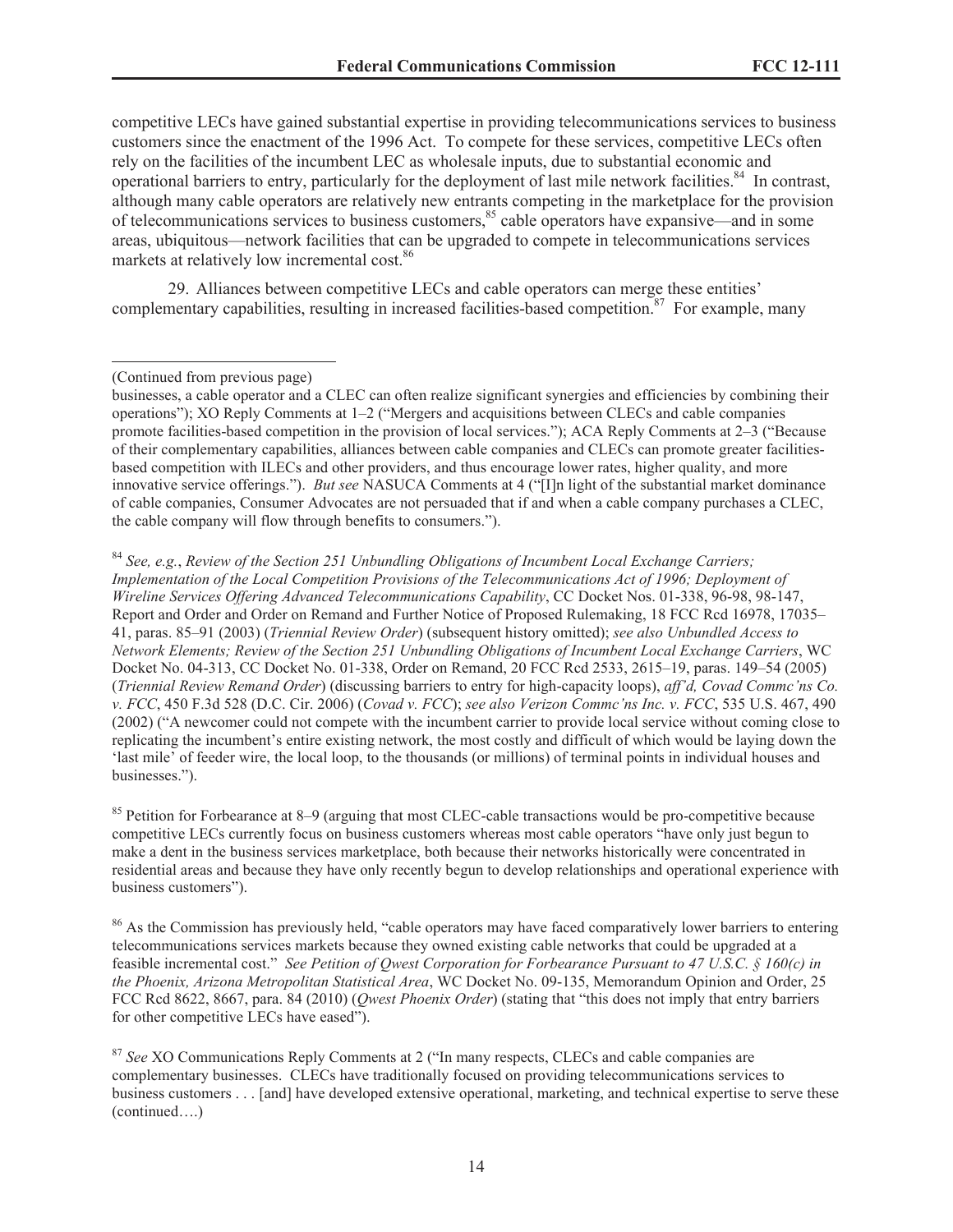commenters assert that transactions between competitive LECs and cable operators can provide competitive LECs with access to "additional capital"<sup>88</sup> and enable competitive LECs to migrate services from leased to owned facilities.<sup>89</sup> Cable companies can benefit from such transactions by obtaining access to the competitive LEC's "back-office infrastructure and established relationships with business customers."<sup>90</sup>

30. Moreover, the Commission has recognized that mergers among non-dominant providers in a specific market are unlikely to raise competitive concerns.<sup>91</sup> The loss of one competitor from the market (the acquisition of a competitive LEC) is unlikely to materially decrease the amount of bottleneck facilities in the market. Such transactions often pose little risk of competitive harm and in fact "*increase* competition with entrenched incumbent providers, and thus would likely put downward pressure on the rates offered by incumbents."<sup>92</sup> In addition, as discussed in greater detail below, other procedures enable sufficient Commission review to ensure that particular transactions do not result in unjust, unreasonable, or unjustly or unreasonably discriminatory rates and practices.<sup>93</sup> Accordingly, we find that section 652(b)

customers. In contrast, cable operators have typically concentrated on the consumer/residential market and have less experience serving business customers.").

<sup>88</sup> *See* NCTA Conditional Petition for Forbearance at 9 (stating that being acquired by a cable operator "may offer the best hope for cash-strapped CLECs"); *see also* Comcast Comments at 4–5 Time Warner Reply Comments at 4–5 (stating that "as 'complementary businesses,' a cable operator and a CLEC can often realize significant synergies and efficiencies by combining their operations"); ACA Comments at 3 (stating that "[g]iving a CLEC access to a cable network's facilities can reduce the CLEC's operational costs"); Bright House Comments at 2–3 (same). We agree with Time Warner that a cable operator's acquisition of a competitive LEC can accelerate that carrier's ability to compete for telecommunications customers by giving competitive LECs access to the financial resources necessary to compete successfully in telecommunications markets (*e.g.*, by lowering the cost of capital for the competitive LEC and enabling longer repayment terms), and other benefits of increasing the scale and scope of the competitive LECs business, the particulars of which would depend on the strengths of the specific entities in each transaction. Time Warner Reply Comments at 4–5.

<sup>89</sup> *See, e.g.*, XO Reply Comments at 2 ("Because of these complementary capabilities, alliances between CLECs and cable companies can lead to the expansion of cable services throughout business districts and the migration of CLEC services from leased to owned facilities. Such alliances can promote greater facilities-based competition with ILECs and other providers, putting downward pressure on rates, increasing the offering of innovative services, and enhancing service quality."); *see also Comcast/CIMCO Order*, 25 FCC Rcd at 3417, paras. 38–39.

<sup>90</sup> *See, e.g.*, ACA Comments at 3.

<sup>91</sup> *See, e.g.*, *Implementation of Further Streamlining Measures for Domestic 214 Authorization*, Report and Order, 17 FCC Rcd 5517, 5531–33, paras. 27–30 (2002); *see also Applications of XO Communications*, 17 FCC Rcd 19212, 19225, para. 30 (IB, WTB, WCB, 2002) (finding the combined operation of two overlapping competitive local exchange carriers would further competition rather than curtail it); ACA Comments at 8–9 ("Cable operators and CLECs are non-dominant providers of telecommunications services, lacking market power in the provision of local exchange services."); COMPTEL Comments at 11.

 $92$  NCTA Petition for Forbearance at 8 ("Such transactions will deliver particular benefits for small, medium-sized enterprise customers, as CLECs have focused on such customers and access to cable networks can reduce operational costs."); *see also* COMPTEL Comments at 11; U.S. Telepacific Corp., *et al*. Comments at 2; Bright House Reply Comments at 3.

<sup>93</sup> *See infra* para. 33.

<sup>(</sup>Continued from previous page)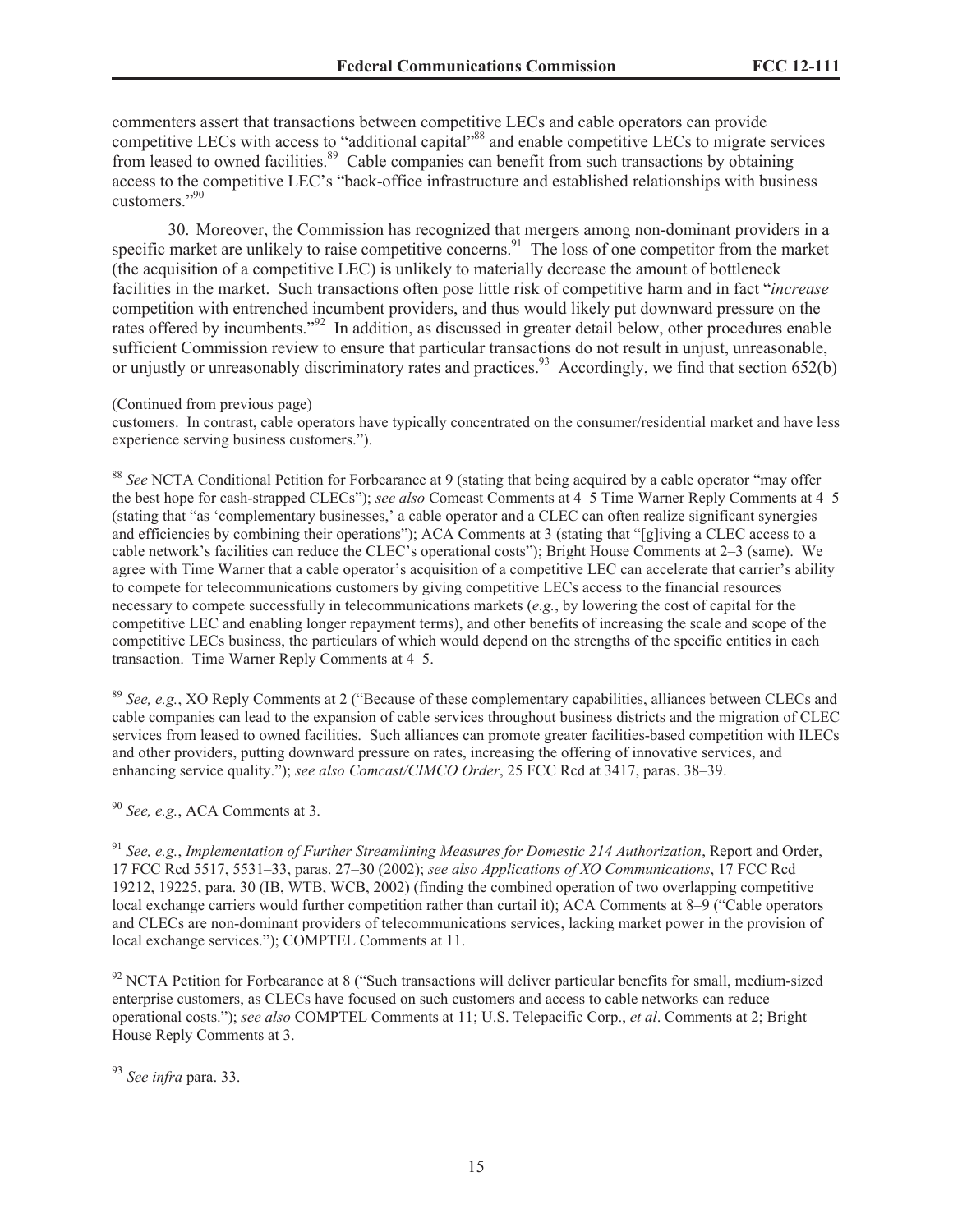as applied to competitive LECs is not necessary to ensure that the charges and practices in connection with the relevant telecommunications services and providers are just and reasonable and are not unjustly or unreasonably discriminatory.<sup>94</sup>

31. Our decision is consistent with our findings in other recent transactions between competitive LECs and cable operators. In 2010, when the Commission approved Comcast's acquisition of a competitive LEC, the Commission concluded that "Comcast's acquisition of CIMCO's assets and expertise will result in significant public interest benefits, in part because the transaction will foster facilities-based competition in the enterprise market, a long-standing goal of the Commission."<sup>95</sup> Also in 2010, the Wireline Competition Bureau found the merger between FiberNet and NTELOS Inc.<sup>96</sup> would serve the public interest, in part, by "providing needed capital to maintain and improve FiberNet's telecommunications facilities and encouraging broadband deployment."<sup>97</sup> In 2012, the Wireline Competition Bureau also approved the merger between Time Warner Cable Inc. and Insight Communications Company, Inc., finding that a grant of the merger "will spur greater facilities-based competition for residential and enterprise customers and result in accelerated and expanded availability of IP-based services to Insight's customers."<sup>98</sup>

#### **b. Section 10(a)(2)—Protection of Consumers**

32. We find that applying the section 652(b) prohibition on a cable company acquiring a competitive LEC, or obtaining a relevant ownership or managerial interest in a competitive LEC, is not necessary to protect consumers.<sup>99</sup> As we concluded above, acquisitions of competitive LECs by cable operators often will strengthen facilities-based competition for telecommunications services, which will in turn provide customers with better service and functionality and lower prices.<sup>100</sup> We agree with

<sup>95</sup> *See Comcast/CIMCO Order*, 25 FCC Rcd at 3403, para. 4; *see also id*. at 3417, para. 38 (stating that the merger will help speed Comcast's entry into the business markets which "require voice, data and Internet access products as well as sales expertise that are different from those needed to serve residential and small business customers" that Comcast has traditionally served); *id*. at para. 39 (finding that the transaction will enable Comcast to move CIMCO's existing customers served over facilities most likely leased from the incumbent LEC to Comcast's existing infrastructure).

<sup>96</sup> One Communications Corp. (One Communications), FiberNet of Virginia, Inc., FiberNet L.L.C. FiberNet Telecommunications of Pennsylvania, LLC, FiberNet of Ohio, LLC (together FiberNet).

<sup>97</sup> *FiberNET/NTELOS Second Notice*, 25 FCC Rcd at 16306.

<sup>98</sup> *Applications Filed for the Transfer of Control of Insight Communications Company, Inc. to Time Warner Cable Inc.*, WC Docket No. 11-148, Memorandum Opinion and Order, 27 FCC Rcd 497, 507, para. 21 (WCB 2011) (*Insight/Time Warner Order*) ("[T]he proposed transaction likely will provide benefits to residential and business customers through the combined companies' increased ability to compete with the incumbent LEC in the provision of voice service and service bundles. For example, Applicants explain that the combination of their networks will create operating efficiencies and scale and scope advantages in procuring key inputs, such as long distance service, 911 connectivity, directory assistance, and other database services. We anticipate that this will allow the merged entity to offer new services to a broader range of customers.").

 $99$  47 U.S.C. § 160(a)(2).

 $94$  47 U.S.C. § 160(a)(1).

<sup>100</sup> *See supra* at paras. 27–30.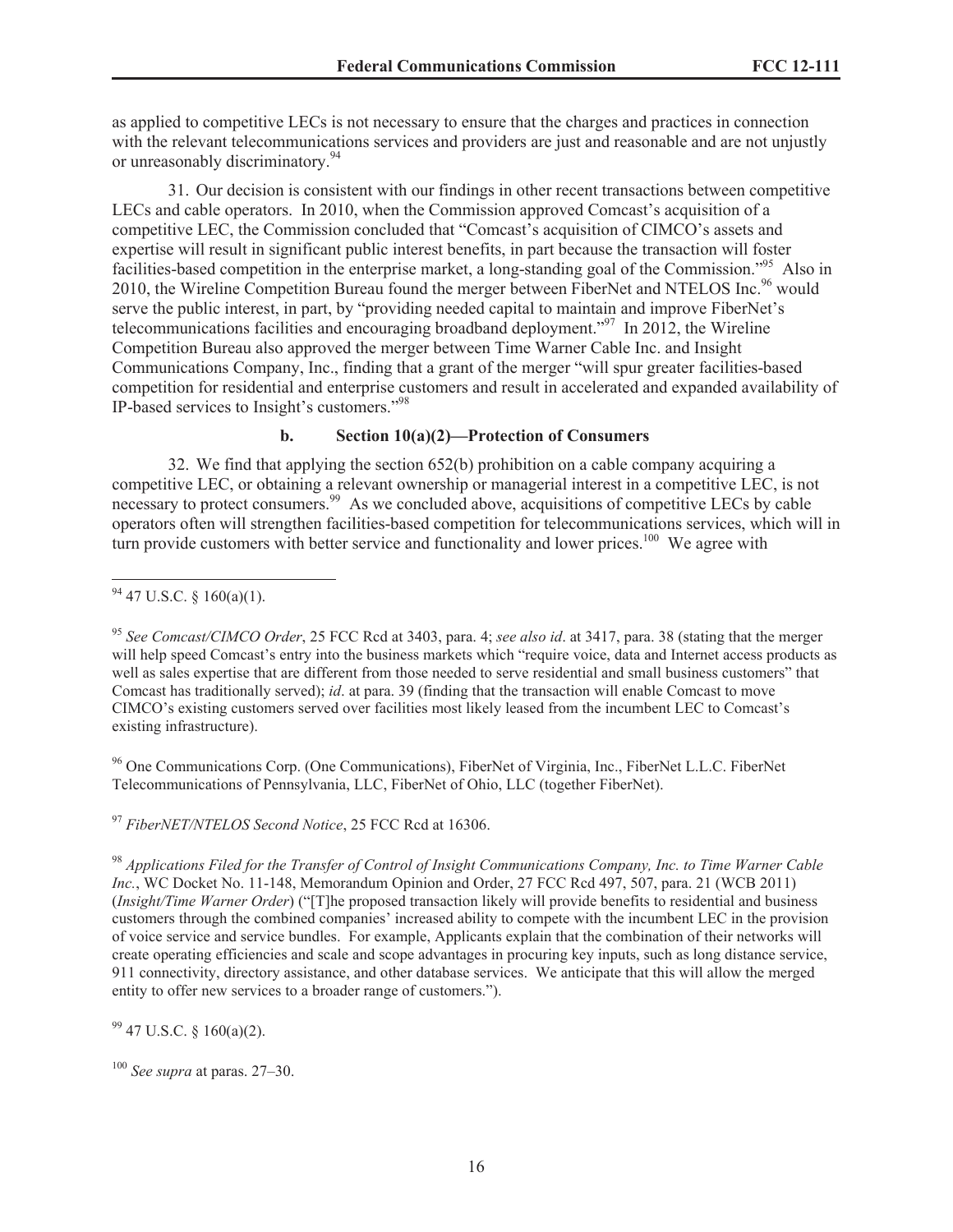commenters that greater facilities-based competition will benefit consumers by "encouraging lower rates, higher quality, and more innovative service offerings."<sup>101</sup> As discussed more fully below, forbearance also will reduce the regulatory uncertainty that NCTA contends has created a "chilling effect" affecting these potentially pro-competitive mergers and other transactions, $102$  thus helping to ensure consumers can realize the benefits of these transactions. Likewise, other transactions covered by section 652(b) that would not result in control of a competitive LEC by a cable operator, but would involve a covered ownership or managerial interest, are likely to further enhance competition due to providing additional equity and/or managerial expertise to competitive LECs.

33. Section 652(b) also is not necessary to protect consumers because consumers remain protected from the harmful effects of any proposed mergers between cable operators and competitive LECs that may not be in the public interest due to other regulatory safeguards. In particular, a cable operator's acquisition of a competitive LEC remains subject to Commission review under section 214,<sup>103</sup> which requires the Commission to conduct a public interest determination in the context of particular transactions.<sup>104</sup> This analysis will help enable the Commission ensure that transactions do not harm consumers. The Commission welcomes LFA participation in these proceedings and values the insights LFAs might have on how a transaction may affect consumers. Moreover, our decision does not limit any rights an LFA may have to review a transaction outside of the section 652 context.<sup>105</sup> In addition,

<sup>102</sup> NCTA Petition for Declaratory Ruling at 4. *See infra*, para. 36.

<sup>103</sup> 47 U.S.C. § 214; *see also* CLEC Comments at 5–7 (arguing that forbearance from section 652 is warranted "particularly since the Commission has a separate right to review such transactions pursuant to its Section 214 jurisdiction").

<sup>101</sup> *See, e.g*., ACA Reply Comments at 2; *Insight/Time Warner Order*, 27 FCC Rcd at 507, para. 22 ("TWC's scale and scope suggests that it could be a stronger competitor to the incumbent telephone provider in Insight's service territory, thereby resulting in benefits for consumers. Applicants also claim that the combined companies will expand access to IP-based services for all customers. The Commission has encouraged carriers to accelerate access to modern IP-based services for homes and businesses, and we agree that TWC, as an all-IP based voice provider, will be positioned to expand service offerings to Insight customers.").

<sup>104</sup> Under section 214, the Commission will review a cable operator's acquisition of a *controlling* interest in a competitive LEC. *See* 47 U.S.C. § 214; 47 C.F.R. § 63.24(c). The Commission's section 214 public interest analysis may entail assessing whether the transaction will affect the quality of communications services or will result in the provision of new or additional services to consumers. *See, e.g.*, *AT&T Inc. and BellSouth Corp., Application for Transfer of Control*, WC Docket No. 06-74, Memorandum Opinion and Order, 22 FCC Rcd 5662, 5672, para. 20 (2007) (*AT&T/BellSouth Order*). The Commission's 214 public interest evaluation also encompasses the "broad aims of the Communications Act," which include, among other things, a deeply rooted preference for preserving and enhancing competition in relevant markets, accelerating private-sector deployment of advanced services, all of which benefit consumers. *See* 47 U.S.C. §§ 254, 332(c)(7), 1302; Telecommunications Act of 1996, Pub. L. No. 104-104, § 706, 110 Stat. 56, 153 (1996 Act), Preamble; *SBC Communications Inc. and AT&T Corp. Applications for Approval of Transfer of Control*, WC Docket No. 05-65, Memorandum Opinion and Order, 20 FCC Rcd 18290, 18301, para. 17 (2005) (*SBC/AT&T Order*); *see also Application of WorldCom, Inc. and MCI Communications Corp. for Transfer of Control of MCI Communications Corp. to WorldCom Inc.*, WC Docket No. 97-211, Memorandum Opinion and Order, 13 FCC Rcd 18025, 18030–31, para. 9 (1998).

<sup>&</sup>lt;sup>105</sup> For example, if an LFA has authority to review such transactions under its franchise agreement with the cable operator, our decision does not alter that authority.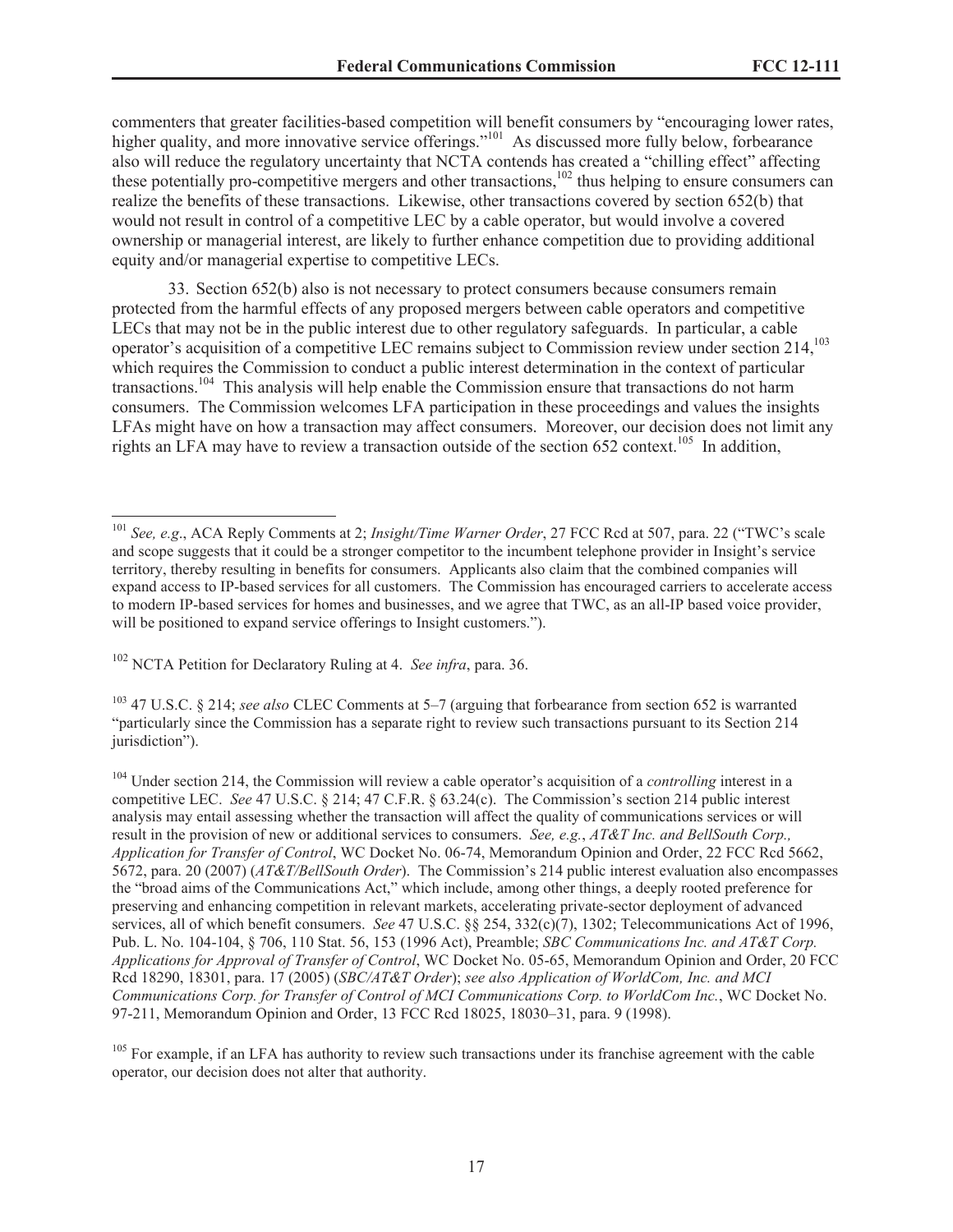particular transactions may be subject to other applicable federal review.<sup>106</sup> These reviews offer additional protections for consumers.<sup>107</sup>

# **c. Section 10(a)(3)—Public Interest**

34. Finally, NCTA must demonstrate that forbearance from section 652(b) is consistent with the public interest.<sup>108</sup> In making that determination, we must consider whether forbearing from section 652(b) as applied to competitive LECs "will promote competitive market conditions, including the extent to which such forbearance will promote competition among providers of telecommunications services."<sup>109</sup> We are convinced that granting forbearance from section 652(b) as applied to competitive LECs would be consistent with the public interest under section  $10(a)(3)$  and will help enhance facilities-based competition among providers of telecommunications services as contemplated by section 10(b).<sup>110</sup>

35. We find that forbearance from section 652(b) in instances where a cable operator seeks to acquire a competitive LEC serves the public interest because it affords parallel regulatory treatment to transactions between cable operators and competitive LECs, regardless of which company acquires the other.<sup>111</sup> Absent forbearance, section 652 imposes substantially different restrictions based solely on which of the entities is the acquiring company. We expect that the competitive impact of the transaction will be the same, regardless of which company acquires the other.<sup>112</sup> Thus, we conclude that such regulatory disparity does not serve the public interest.

 $108$  47 U.S.C. § 160(a)(3).

 $109$  47 U.S.C. § 160(b).

<sup>110</sup> *See supra*, paras. 27–32 (concluding that forbearing from section 652(b) as applied to competitive LECs is likely to lead to pro-competitive and pro-consumer results).

<sup>106</sup> For example, section 7A of the Clayton Act, 15 U.S.C. § 18a, as added by the Hart-Scott-Rodino Antitrust Improvements Act of 1976, Public Law 94–435, 90 Stat. 1390, requires all persons contemplating certain mergers or acquisitions, which meet or exceed the jurisdictional thresholds in the Act, to file notification with the Commission and the Assistant Attorney General and to wait a designated period of time before consummating such transactions. Section 7A(a)(2) requires the Federal Trade Commission to revise those thresholds annually, based on the change in gross national product, in accordance with Section 8(a)(5). 15 U.S.C.  $\S$  18a(a)(2).

 $107$  Our decision to forbear is contingent on the fact that we have and continue to exercise authority to review many of the relevant transactions under section 214, and that LFAs can participate in the section 214 process should they choose to do so. Continued application of section 214 authority is critical to our decision here.

<sup>&</sup>lt;sup>111</sup> We note that the statute distinguishes between common carriers that were providing telephone exchange service as of January 1, 1993, and those that were not. 47 U.S.C. § 572(e). As of that date, we believe the only common carriers that were providing telephone exchange service were incumbent LECs. Other LECs had begun to emerge by that date, but apparently only as alternative providers of exchange access (i.e., as competitive access providers, or CAPs) rather than as providers of telephone exchange service. *See Applications of Teleport Communications Group Inc., Transferor, and AT&T Corp., Transferee, for Consent to Transfer of Control of Corporations Holding Pointto-Point Microwave Licenses and Authorizations to Provide International Facilities-Based and Resold Communications Services*, CC Docket No. 98-24, Memorandum Opinion and Order, 13 FCC Rcd 15236, 15251 para. 27 (1998).

<sup>&</sup>lt;sup>112</sup> For example, the Horizontal Merger Guidelines issued by the U.S. Department of Justice and the Federal Trade Commission would not distinguish a transaction in which a cable operator acquired a competitive LEC from one in which that same competitive LEC acquired the cable operator. *See* U.S. DEP'T OF JUSTICE & FEDERAL TRADE (continued….)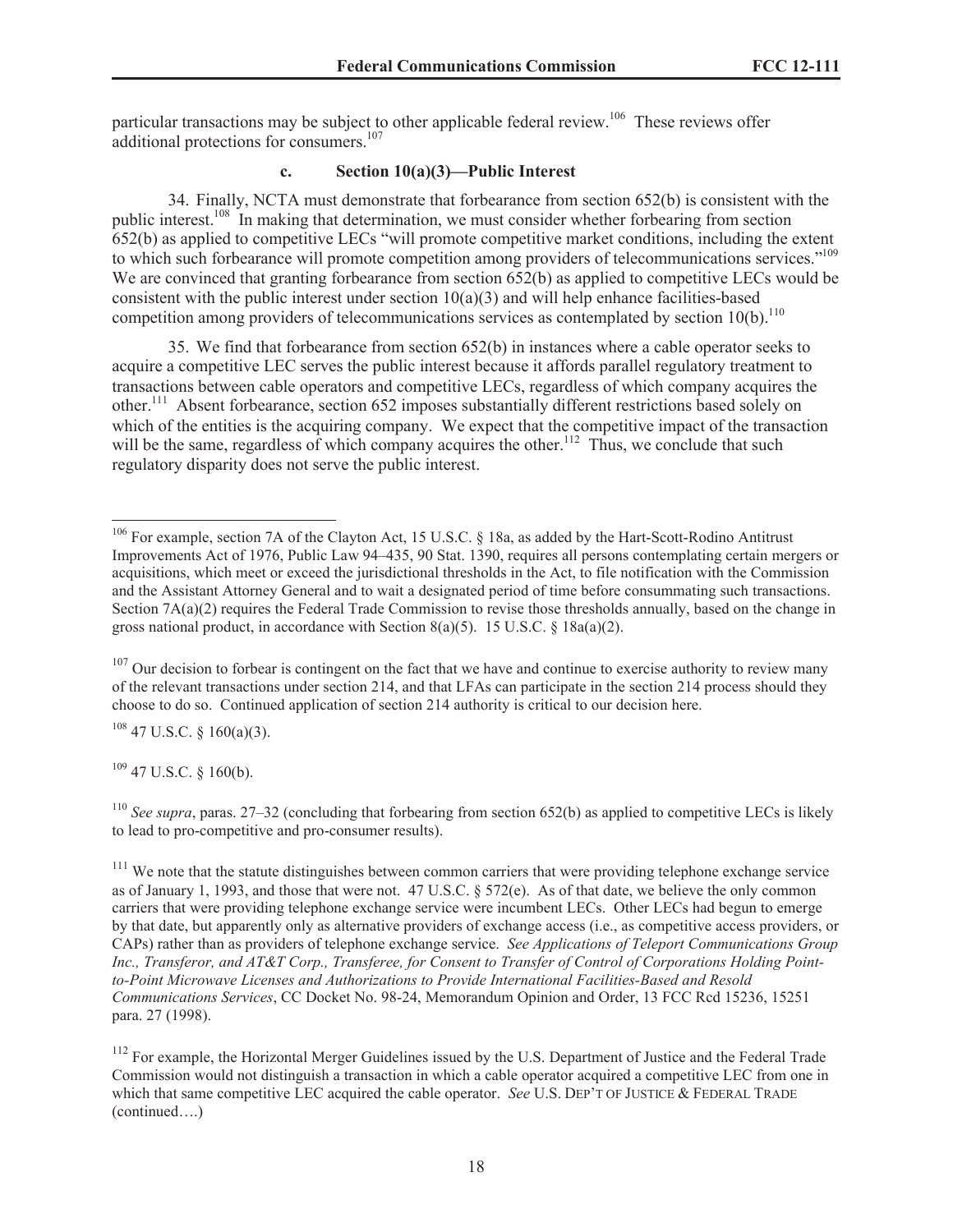36. Our public interest determination also derives from our determination that a merger between a competitive LEC and a cable operator frequently can "result in significant public interest benefits, in part because the transaction will foster facilities-based competition in the enterprise market, a longstanding goal of the Commission."<sup>113</sup> We also conclude that the uncertainties inherent in the section 652 waiver approval process can impede the realization of the public interest benefits likely to result from mergers between a cable operator and a competitive LEC.<sup>114</sup> The current operation of the LFA waiver approval process in many jurisdictions may create an unreasonable barrier to entry for competitive LECs and cable operators that impedes the federal goal of enhanced competition because it introduces uncertainty, and can be more burdensome than competitive LEC acquisitions of cable operators that do not require an LFA waiver approval.<sup>115</sup> In fact, depending on the geographic area(s) impacted by the transaction, approval could be required from multiple, and in some cases, many LFAs. An executive for Bright House Networks (BHN), a cable operator with service areas in Florida, Alabama, California, Indiana, and Michigan, submitted an affidavit contending that "BHN could have developed and innovated voice services and features faster in order to fully compete with the incumbent LEC" had it acquired a competitive LEC to help grow its commercial business.<sup>116</sup> BHN stated it engaged in merger discussions with a competitive LEC but ultimately decided not to pursue this approach, citing as a "key factor . . . the uncertainty of obtaining a waiver of Section 652, as well as the potential delays in obtaining a waiver, and how that might have affected the purchase price and material deal terms."<sup>117</sup> Although the Commission

<sup>113</sup> *Comcast/CIMCO Order*, 25 FCC Rcd at 3403, para. 4.

<sup>114</sup> *See, e.g.*, NCTA Petition for Declaratory Ruling at 16 (stating that "the lack of constraints raises the threat of hold ups or outright denials form LFAs that do not have any legitimate basis to object to the transaction").

 $115$  NCTA Petition for Forbearance at 2 and n.53. We note that the House Report accompanying the 1996 Act indicates that Congress preempted LFAs from regulating cable operators' provision of telecommunications services in 47 U.S.C. § 541(b)(3) to ensure that only the federal and state governments regulate telecommunications services. *See* H.R. Rep. No. 104-204, 104th Cong., 1st Sess., at 60 ("The intent of this provision is to ensure that regulation of telecommunications services, which traditionally has been regulated at the Federal and State level, remains a Federal and State regulatory activity. The Committee is aware that some local franchising authorities have attempted to expand their authority over the provision of cable service to include telecommunications service offered by cable operators. Since 1934, the regulation of interstate and foreign telecommunications services has been reserved to the Commission; the State regulatory agencies have regulated intrastate services. It is the Committee's intention that when an entity, whether a cable operator or some other entity, enters the telephone exchange service business, such entity should be subject to the appropriate regulations of Federal or State regulators.").

<sup>116</sup> *See* Affidavit of Leo Cloutier, Sr. Vice President Strategy & Business Development, Bright House Networks, at para. 7–10 (Cloutier Affidavit), *attached to* Letter from Daniel Brenner, Counsel for Bright House Networks, to Marlene H. Dortch, Secretary, FCC, WC Docket No. 11-118 (dated Apr. 27, 2012).

<sup>117</sup> *Id*. at para. 8; *see also* Letter from Rick Chessen, Senior Vice President, Law and Regulatory Policy, *NCTA*, *et al.* to Marlene H. Dortch, Secretary, FCC, WC Docket No. 11-118 at 3–4 (dated Mar. 20, 2012) (NCTA Mar. 20, 2012 *Ex Parte* Letter) (explaining that the uncertainties of the LFA waiver approval process can skew negotiations, raise the cost of capital, and cause other issues for merging parties). *But see* NASUCA Reply Comments at 4 (stating that NCTA's initial comments "fail to identify any mergers and acquisitions that *did not occur* because of the purportedly 'chilling' effect of Section 652 of the Act").

<sup>(</sup>Continued from previous page)

COMMISSION, HORIZONTAL MERGER GUIDELINES (2010), *available at* http:// www.justice.gov/atr/public/guidelines/hmg-2010.pdf.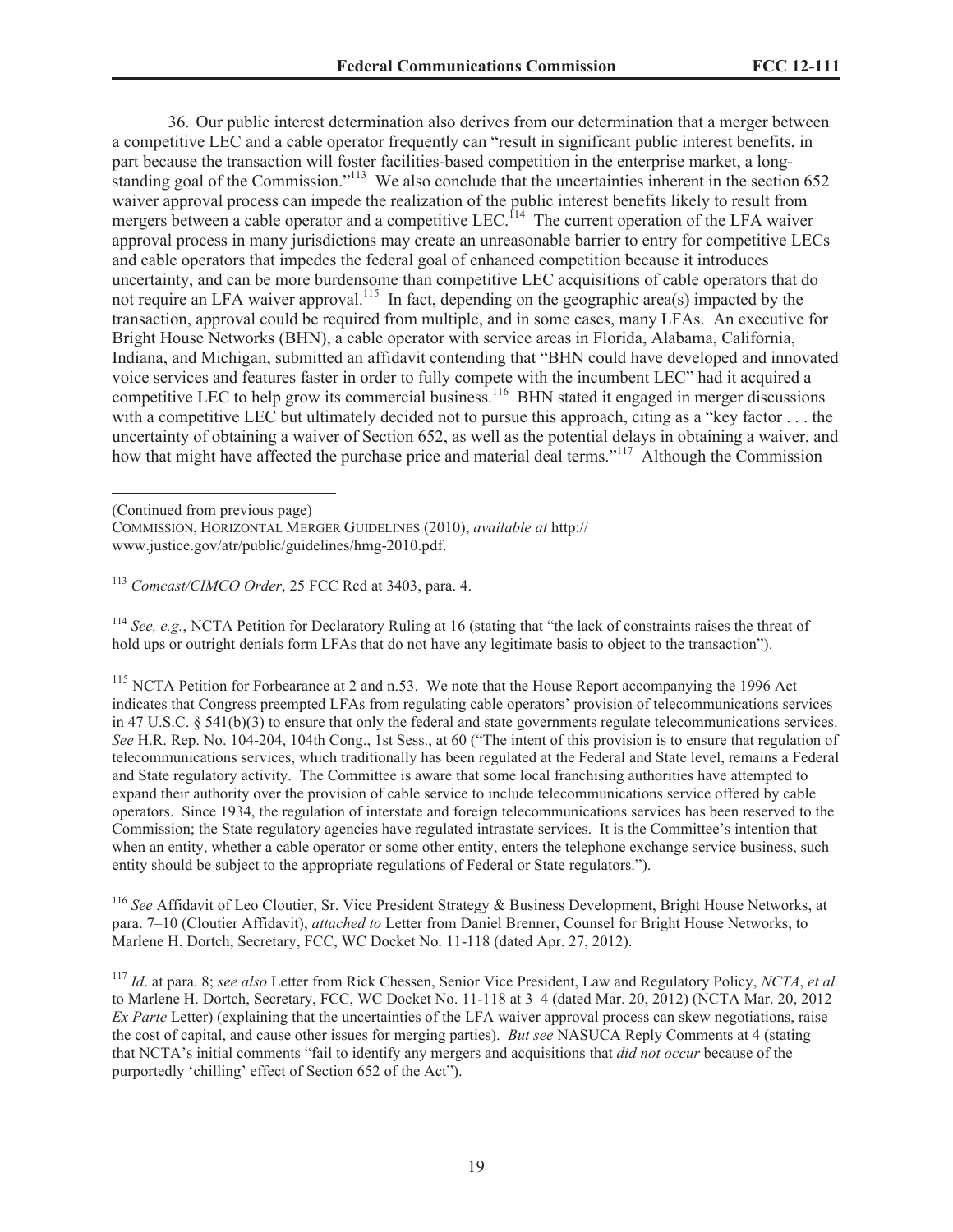has streamlined the timing of the section 652 waiver approval process in particular merger reviews,<sup>118</sup> we recognize that the streamlined process does not eliminate all of the disincentives that the waiver and approval process create when parties are considering whether they should enter into a particular transaction.

37. In addition, as noted above, our decision to forbear does not relieve cable-competitive LEC proposed mergers from regulatory scrutiny.<sup>119</sup> We will continue to review any transaction involving a change of controlling interest on a case-by-case basis under the public interest standard in section 214.<sup>120</sup> These protections further ensure that the public interest will be protected.

38. We also find strong evidence that forbearance is consistent with the intent of Congress when it enacted section 652. As the Commission previously has found, "Congress' main concern in enacting section 652" was preventing an incumbent LEC from acquiring a cable operator and thereby eliminating its only competitor with last-mile facilities.<sup>121</sup> The merger of a cable operator and incumbent LEC would have short-circuited competition between these facilities-based providers, which would have defeated Congress' purpose for allowing these competitors to enter each other's markets. This conclusion is buttressed by statements of individual legislators,<sup>122</sup> as well as by the House and Senate bills that led to section 652.<sup>123</sup> Mergers between competitive LECs and cable operators do not present similar risks.

 $120$  47 U.S.C. 8 214

<sup>122</sup> *See* Statement of Sen. Bob Kerrey, 141 Cong. Rec. 8134 (June 12, 1995) ("In the managers' amendment offered earlier, the managers changed the regulations as it affects in-area acquisition of cable, which I think is going to be terribly important to maintain a competitive environment. Personally, I believe strongly, at least in the short term, unless households have two lines coming in—a telephone line and a cable line—it is not likely that you are going to get that kind of competitive situation."); Statement of Sen. Kerrey, 141 Cong. Rcd. S7881 (June 7, 1995) ("I have serious problems saying that telephone companies can acquire cable companies inside of their area immediately. Mr. President, I believe we have to have two lines coming into the home.") As NCTA notes, Senator Kerrey also introduced a letter he received from 24 state attorneys general which stated, in part, that "legislation should continue to prohibit mergers of cable and telephone companies in the same service area. Such a prohibition is essential because local cable companies are the likely competitors of telephone companies. Permitting such mergers raises the possibility of a 'one-wire world,' with only successful antitrust litigation to prevent it." 141 Cong. Rcd. S8161 (June 13, 1995). In addition, Representative Edward Markey, one of the principal authors and negotiators of the 1996 Act, stated during the period leading up to its enactment: "One company should not control both the phone and the cable wire running down the street. The goal of congressional action should be to preserve a two-wire, competitive world." *Promoting Competition in a Rapidly Changing World* at 6.

<sup>123</sup> Section 652 was enacted as part of the Telecommunications Act of 1996, and derives most directly from S. 652 and H.R. 1555, the two bills passed by the Senate and House, respectively, and differences were reconciled by conference agreement to ultimately produce the 1996 Act. For example, the language of sections  $652(a)$ –(c) of the Act is in all relevant respects identical to the buy out prohibition in S. 652. However, the Senate bill did not define (continued….)

<sup>118</sup> *See Comcast/CIMCO Notice*, 24 FCC Rcd 14815 (establishing a process for soliciting input from the relevant LFAs and determining whether they disapprove of the requested waiver of section 652(b)).

 $119$  As noted above, a cable operator's acquisition of a controlling financial or management interest in a competitive LEC would remain subject to the Commission's review under section 214. *See supra* note 104; *see also* 47 C.F.R.  $§ 63.24(c).$ 

<sup>121</sup> *See Applications of Ameritech, Corp. & SBC Communications, Inc.*, Memorandum Opinion and Order, 14 FCC Rcd 14712, 14945, n.1081 (1999) (stating that "Congress' main concern in enacting section 652, as indicated by the legislative history, was to avoid having a LEC purchase a local cable operator and thus control *both* wires to consumers") (emphasis added).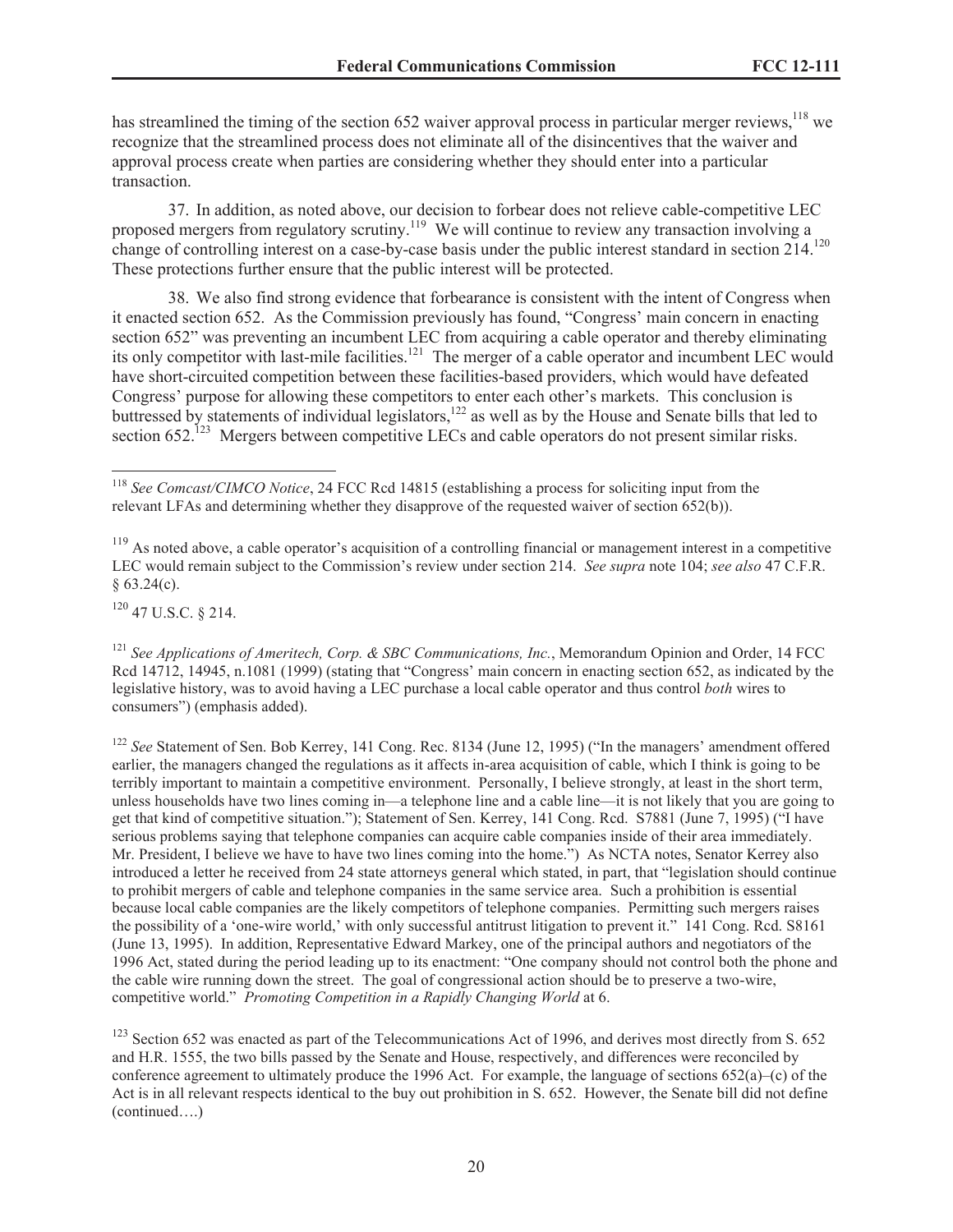39. We find that the main concerns that motivated Congress to adopt section 652 do not extend to competitive LECs. We believe that Congress had little reason to be concerned about cable operator acquisitions of competitive LECs when it adopted section 652 because competitive LECs, particularly in 1996, did not present a significant facilities-based alternative to incumbent LECs.<sup>124</sup> In contrast to an incumbent LEC's acquisition of a cable operator, a cable operator's acquisition of a competitive LEC likely will not lead to one entity controlling all of the last-mile facilities, $125$  or reduce incentives to upgrade existing transmission facilities to enable carriage of new services.<sup>126</sup> Therefore, we find that such

Further, the definition of "telephone service area" set forth in section 652(e) derives most directly from H.R. 1555, which did not contain any restrictions of cable acquisitions of LECs. *See* Communications Act of 1995, H.R. 1555, 104th Cong. § 201(b). Although Congress chose to adopt the more restrictive versions of each S. 652 and H.R. 1555, we do not believe that either version would have imposed a one-sided restraint on cable acquisitions of competitive LECs. We thus do not find any credible evidence that Congress intended section 652 to have impacts that diverge significantly from the underlying bills on which the statute was based, in the absence of any evidence that Congress was even aware of or intended such a result.

<sup>124</sup> As NCTA states, "competitive LECs seldom control 'last mile' facilities to a customer's home or office and where they do, the incumbent LEC continues to control its own wire." Petition for Declaratory Ruling at 2.

<sup>125</sup> *See Applications for Consent to the Assignment and/or Transfer of Control of Licenses, Adelphia Communications Corporation (and Subsidiaries, Debtors-in-Possession), Assignors, to Time Warner Cable Inc. (Subsidiaries), Assignees; Adelphia Communications Corporation (and Subsidiaries, Debtors-in-Possession), Assignors and Transferors to Comcast Corporation (Subsidiaries), Assignees and Transferees; Comcast Corporation, Transferor, to Time Warner Inc., Transferee; Time Warner Inc., Transferor, to Comcast Corporation, Transferee,* MB Docket No. 05-192, Memorandum Opinion and Order, 21 FCC Rcd 8203, 8247, para. 91 (2006) (stating that in areas where the competitive LECs and cable providers have not overbuilt cable systems reaching the same homes, the potential harm to competition based on small instances of overbuilding is not sufficient to create a material risk of public interest harm).

<sup>126</sup> *See, e.g.*, *Consent to Transfer of Control of Licenses and Section 214 Authorizations from MediaOne Group, Inc. to AT&T Corp*., 15 FCC Rcd 9816, 9867, para. 117 (2000) ("Largely in response to cable modem rollout, the Bell Operating Companies ('BOCs') and GTE have launched major initiatives to accelerate their deployment of DSL."); (continued….)

<sup>(</sup>Continued from previous page)

<sup>&</sup>quot;telephone service area," nor was that term statutorily defined elsewhere at that time until 1996. *See* Telecommunications Competition and Deregulation Act of 1995, S. 652, 104th Cong. § 202 (1995). In the absence of that definition, the most straightforward reading of sections  $652(a)$ –(c) is that the Senate intended to prohibit transactions only where the LEC's telephone exchange service area overlapped with the cable operator's franchising area. Thus, the language of S. 652 persuades us the buy out prohibition in S. 652 would have applied to the same set of entities, regardless of whether a cable operator was acquiring a LEC or being acquired by a LEC, and regardless of whether the Senate intended these provisions to include only incumbent LECs, or also emerging competitive LECs. We also are persuaded that S. 652 was intended to exclude competitive LECs from the scope of the buy-out prohibition in that bill. S. 652 in relevant part was amending section 613(b) of the Cable Act (i.e., the crossownership restriction). On its face, section 613(b) prohibited "*any* common carrier" from "provid[ing] video programming directly to subscribers in its telephone service area." 47 U.S.C. § 533(b)(1) (1995); 47 C.F.R. § 63.54–63.58 (1995). As the Commission explained in the 1992 *Teleport Order*, however, although "the language of the statutory prohibition applies to 'any' common carrier, the Commission has consistently interpreted its preexisting rules and the Section 613(b) cross-ownership prohibition to apply only to traditional local exchange carriers within their local exchange telephone service areas" and "has limited the ban to traditional landline local exchange telephone companies with monopoly control of bottleneck facilities." *Application of Teleport Communications New York*, Memorandum Opinion and Order, 7 FCC Rcd 5986, 5988, paras. 16–18 (1992) (*Teleport Order*). Against that backdrop, we believe the Senate reasonably would have expected that the Commission would interpret its amendments to section 613(b) similarly to apply only to LECs that have "monopoly control of bottleneck facilities," i.e., incumbent LECs.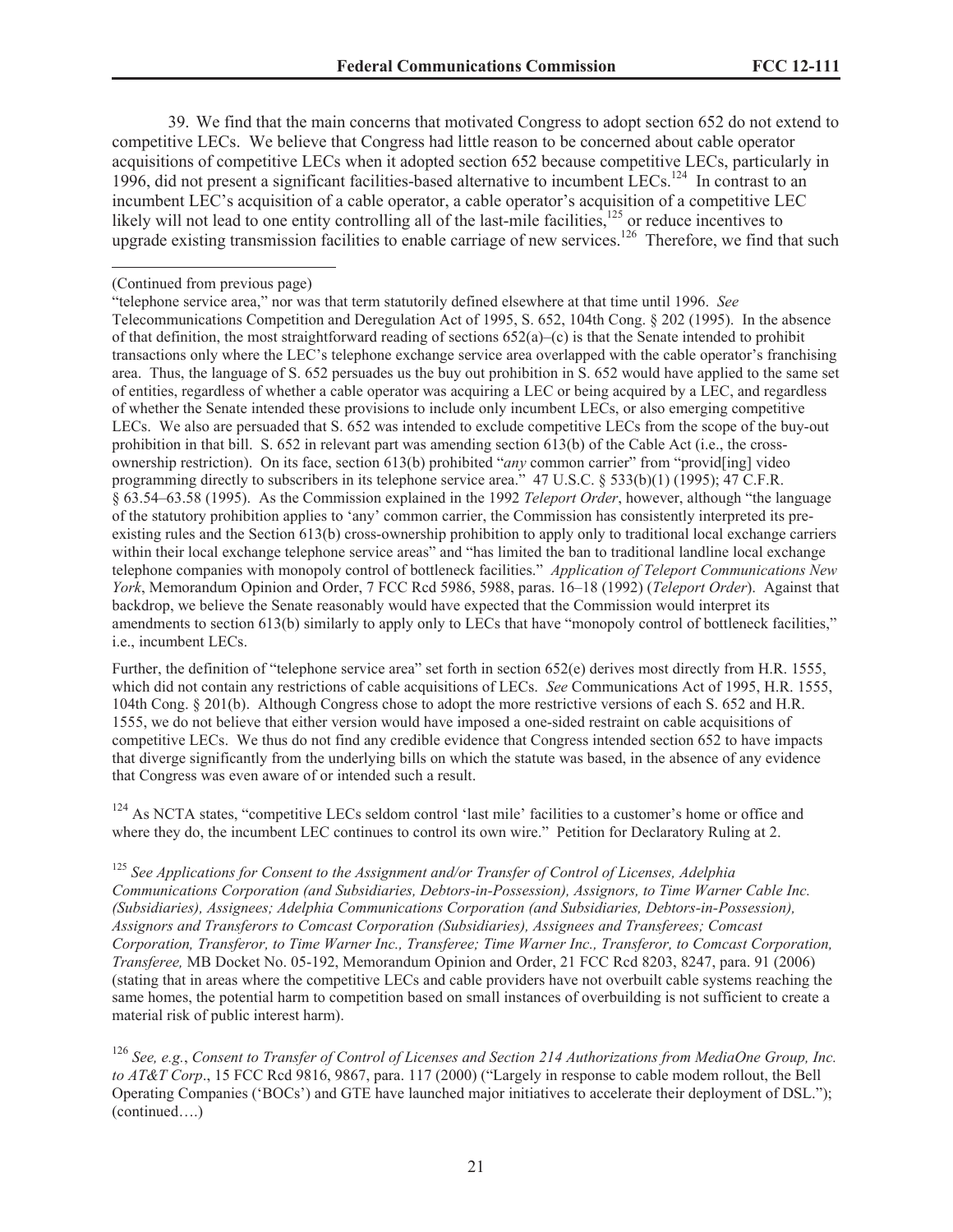mergers frequently are consistent with the purposes of section 652 and advance the goal of the 1996 Act to promote competition in local telecommunications services markets.<sup>127</sup>

40. We also determine that it is in the public interest to forbear from section 652(b) when a cable operator is proposing to acquire a greater than ten percent equity and/or managerial position in an overlapping competitive LEC. Just as a merger between two non-dominant providers can lead to more effective competition, so too can an injection of capital or managerial expertise that cable operators could provide competitive LECs. We believe that under these circumstances where competition can be enhanced, it is in the public interest to forbear from applying the cross-ownership prohibition contained in section 652(b). We believe that our decision to forbear is consistent with the pro-competitive nature of these proposed transactions, the unique circumstances presented here, and the statutory purpose and history of section 652.

# **C. Other Requested Relief**

41. NCTA requests that if the Commission denies both the Petition for Declaratory Ruling and the Conditional Forbearance Petition, we must "establish substantive standards and time limits to facilitate expeditious consideration of waiver requests, including standards that apply to LFAs."<sup>128</sup> We therefore dismiss this request as moot.<sup>129</sup> CenturyLink and the United States Telecom Association requested that the Commission use this opportunity to limit the scope of incumbent LECs' duties under

<sup>127</sup> *See supra* para. 38; *see also* NCTA Petition for Forbearance at 7–10 (arguing that "because cable operators and competitive LECs both lack market power and are non-dominant providers of telecommunications services, cablecompetitive LEC combinations are inherently pro-competitive, and do not implicate the concerns of the underlying statute"); COMPTEL Comments at 11; U.S. Telepacific Corp., *et al*. Comments at 2; Bright House Reply Comments at 3 (same); Time Warner Reply Comments at 9.

<sup>128</sup> Petition for Declaratory Ruling at 4.

<sup>(</sup>Continued from previous page)

Broadband Today: A Staff Report to William E. Kennard, Chairman, Federal Communications Commission, Cable Services Bureau, Federal Communications Commission, at 27 (Oct. 1999) (observing that "[t]he ILECs' aggressive deployment of DSL can be attributed in large part to the deployment of cable modem service. Although the ILECs have possessed DSL technology since the late 1980s, they did not offer the service, for concern that it would negatively impact their other lines of business. The deployment of cable modem service, however, spurred the ILECs to offer DSL or risk losing potential subscribers to cable.").

<sup>&</sup>lt;sup>129</sup> For this reason, we decline to address NCTA's argument that "an unbounded LFA approval requirement would amount to an unconstitutional delegation of legislative power by Congress" and would "violate fundamental principles of due process." Petition for Declaratory Ruling at 20–21. We note, however, that in its first proceeding addressing a request to waive section 652(b), the Commission established streamlined LFA waiver procedures to "balance the interests of applicants, interested parties, and the public, while also preventing indefinite delay of the Commission's waiver process, and possible derailment of a transaction that could otherwise be found to be in the public interest. *Comcast/CIMCO Order*, 25 FCC Rcd at 3407, 3412, paras. 15, 27. Similarly we decline to address NATOA's argument regarding the interplay between section  $652(d)(6)(A)(iii)$  and the LFA approval process contained in section 652(d)(6)(B). *See* NATOA Comments at 6 (emphasizing that, in considering a waiver request, section  $652(d)(6)(A)(iii)$  requires the Commission to consider whether "the anticompetitive effects of the proposed transaction are clearly outweighed in the public interest by the probable effect of the transaction in meeting the convenience and needs of the community to be served").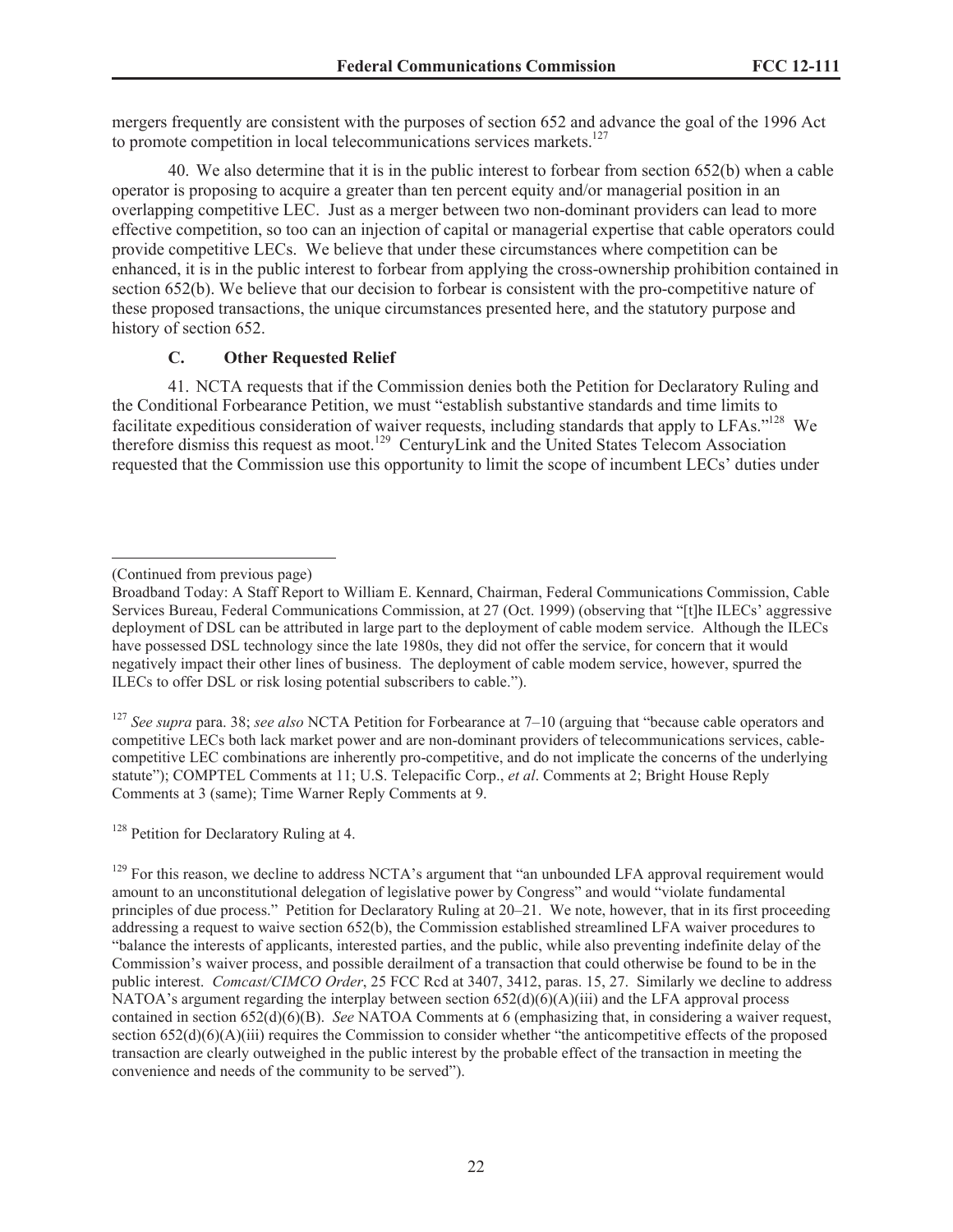section  $251(c)$ <sup>130</sup> We find these informal requests beyond the scope of our consideration of the instant petitions and decline to address them in this order.

# **IV. CONCLUSION**

42. For the foregoing reasons, the Commission hereby denies the petition for declaratory ruling filed by the National Cable and Telecommunications Association (NCTA); grants, in part, the conditional petition for forbearance filed by NCTA in the alternative; and dismisses as moot the conditional petition for forbearance in other respects as discussed above.

# **V. ORDERING CLAUSES**

43. Accordingly, having reviewed the applications and the record in this matter, IT IS ORDERED, pursuant to sections 4(i) and (j), 10, and 652 of the Communications Act of 1934, as amended, 47 U.S.C. §§ 154(i), (j), 160, 572, that NCTA's Petition for Declaratory Ruling is DENIED, and its conditional Petition for Forbearance IS GRANTED, in part, and otherwise IS DISMISSED as described in this order.

# FEDERAL COMMUNICATIONS COMMISSION

Marlene H. Dortch Secretary

<sup>&</sup>lt;sup>130</sup> See CenturyLink, Inc. Reply Comments at 8 (stating that "the Commission should only grant the requested forbearance from Section 652's cross-ownership restrictions if the Commission also grants corresponding forbearance from Section 251(c) of the Communications Act to any ILEC providing telecommunications services in the overlapping service areas of any cable operator and CLEC involved in a transaction utilizing such Section 652 forbearance"); United States Telecom Association Reply Comment at 3–4 (stating that "any order granting the requested relief clearly establish that a combined cable-CLEC is presumptively not entitled to purchase UNE facilities within the franchise area of the acquiring cable company—including UNEs previously being purchased by the stand-alone CLEC").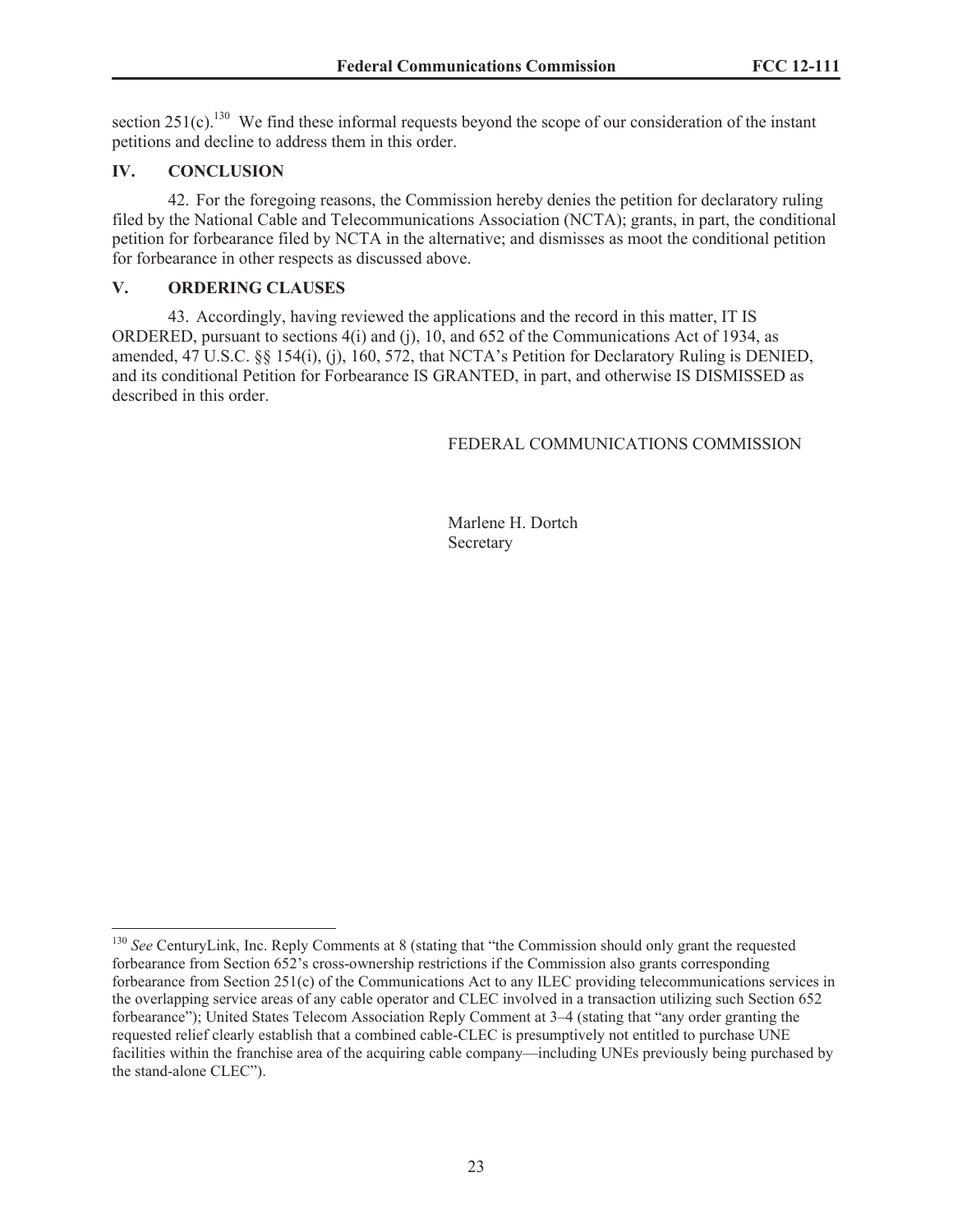#### **STATEMENT OF CHAIRMAN JULIUS GENACHOWSKI**

### Re: *Petition for Declaratory Ruling to Clarify 47 U.S.C. § 572 in the Context of Transactions Between Competitive Local Exchange Carriers and Cable Operators; Conditional Petition for Forbearance from Section 652 of the Communications Act for Transactions Between Competitive Local Exchange Carriers and Cable Operators*, *WC Docket No. 11-118*

Today's Order reflects our commitments to streamline processes and promote competition. By bringing the review of cable-CLEC transactions in line with that of other similar transactions, while maintaining our own review and an important role for local authorities, we ensure that transactions that promote competition and expand broadband service deliver benefits to consumers more quickly. I thank my colleagues and the staff of the Wireline Competition Bureau for their excellent work on this Order.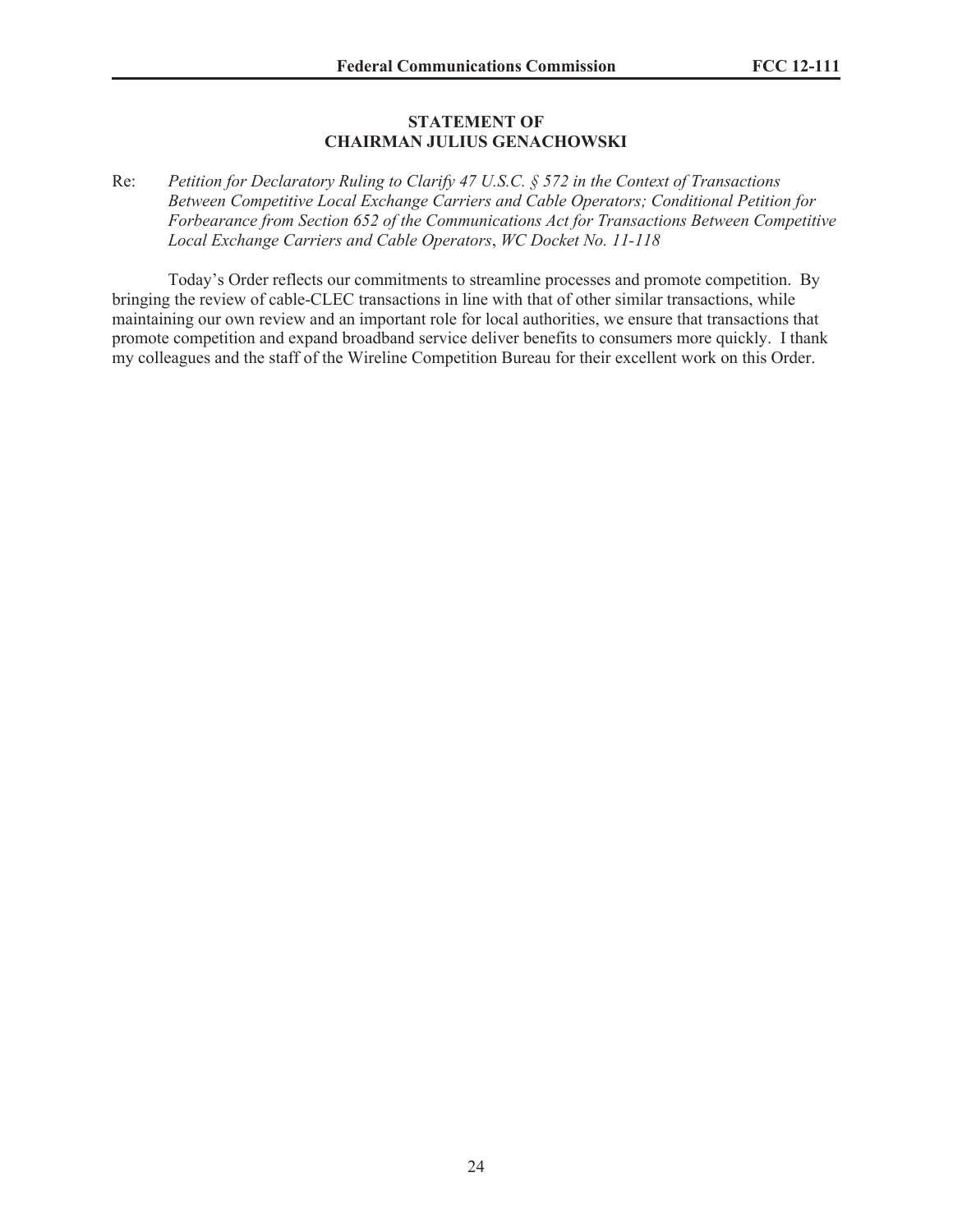# **STATEMENT OF COMMISSIONER ROBERT M. McDOWELL**

Re: *Petition for Declaratory Ruling to Clarify 47 U.S.C. § 572 in the Context of Transactions Between Competitive Local Exchange Carriers and Cable Operators; Conditional Petition for Forbearance from Section 652 of the Communications Act for Transactions Between Competitive Local Exchange Carriers and Cable Operators, WC Docket No. 11-118*

Today, the Commission forbears from Section 652(b) of the 1996 Act, thereby allowing a cable operator or its affiliate to acquire a competitive local exchange carrier that provides telephone exchange service within the cable operator's franchise area.

I am pleased that not only does the petition meet all of the legal criteria for forbearance relief, but also granting it is the right public policy outcome. Consumers will benefit from the increased efficiencies springing from strategic combinations between cable companies and competitive local telecom companies.

This is a positive and constructive order in several respects. First, as noted earlier, the requisite forbearance criteria have squarely been satisfied.<sup>1</sup> Second, this forbearance order promotes good public policy because it should spur competition in the telecommunications marketplace. And third, this action is consistent with my continued call for FCC policies that promote consumer choice offered through competition and abundance rather than through regulation and its unintended consequences.

In the spirit of today's deregulatory action, the FCC should be even more energetic in finding additional regulatory underbrush to clear out of the way of competitive markets. For instance, the Commission should undertake more forbearance actions on its own accord rather than waiting for outside parties to file costly petitions. Not only would such initiative be a matter of good government, it is encouraged by the Act.

I thank the Chairman and my colleagues for their support of this order. And I look forward to working with them on similar endeavors in the future.

 $1$  47 U.S.C. 160(a).